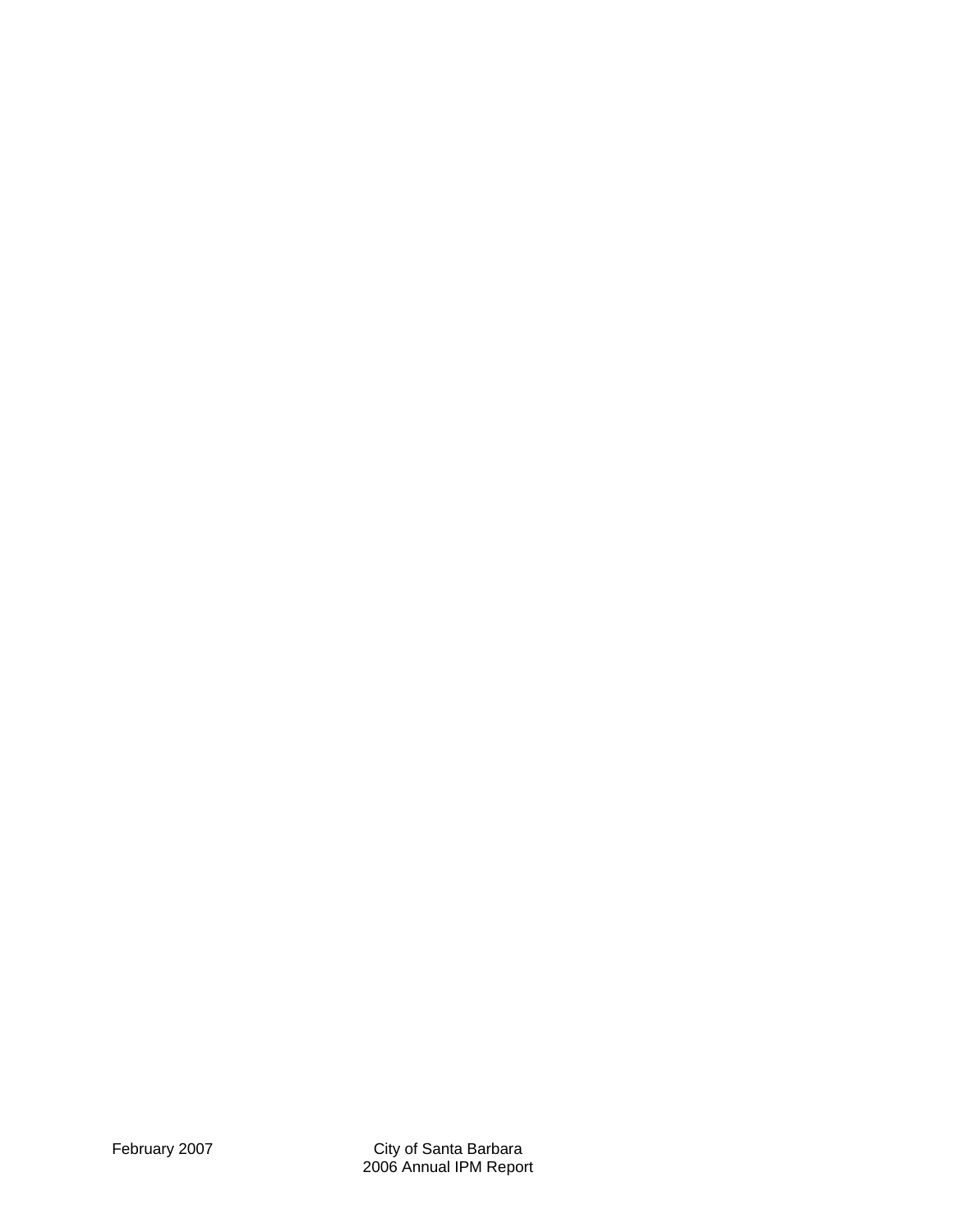# **TABLE OF CONTENTS**

| $\Pi$ .   |                                                       |  |
|-----------|-------------------------------------------------------|--|
| III.      |                                                       |  |
| IV.       |                                                       |  |
| V.        |                                                       |  |
| VI.       | ALTERNATIVE PEST MANAGEMENT PRACTICES USED IN 2006 18 |  |
| VII.      | EFFECTIVENESS OF ALTERNATIVE PRACTICES IMPLEMENTED 20 |  |
| VIII.     | PROPOSED CHANGES TO PEST MANAGEMENT PRACTICES 21      |  |
| IX.       |                                                       |  |
| <b>X.</b> |                                                       |  |
|           |                                                       |  |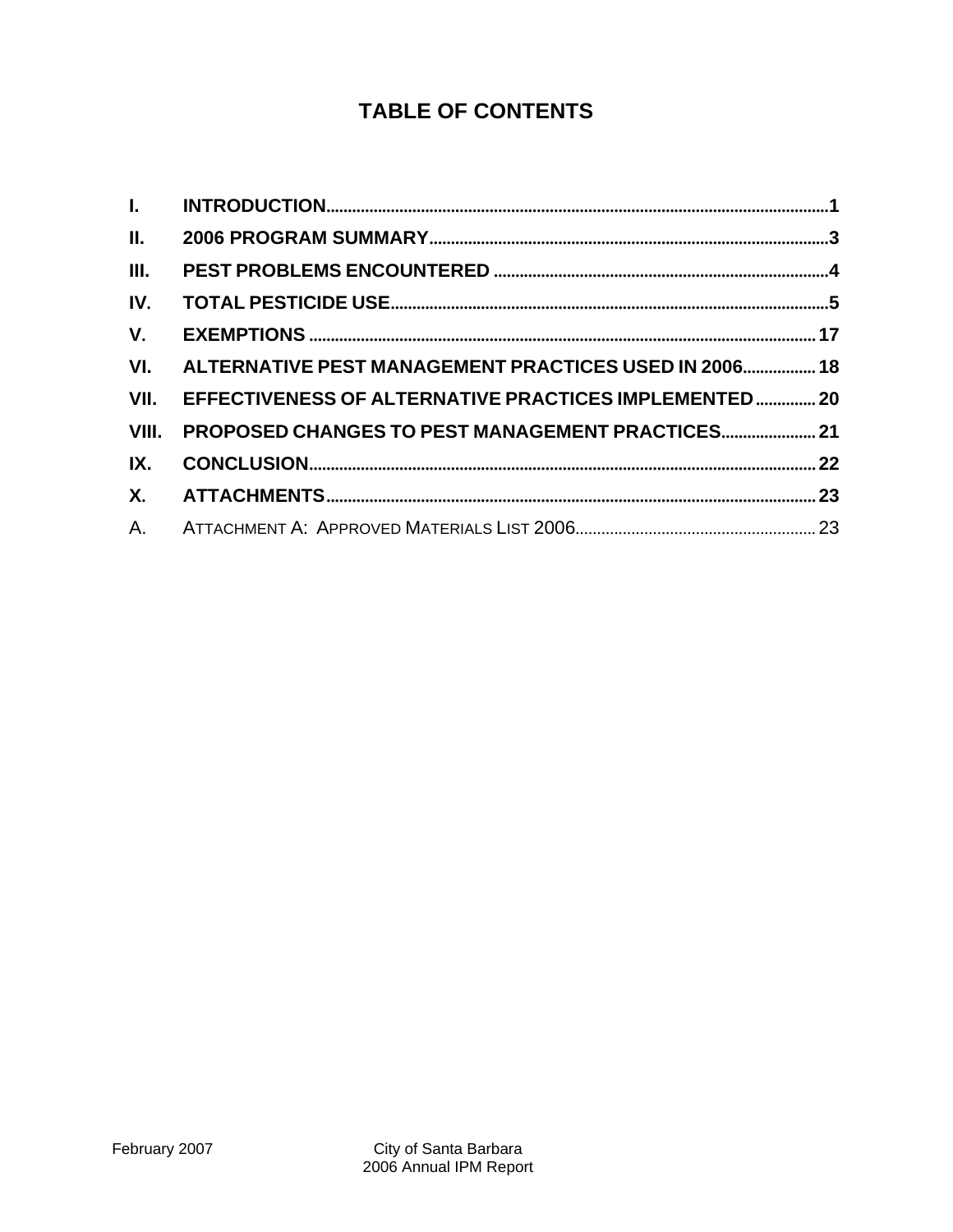# **I. INTRODUCTION**

In the third year of the IPM program, because of abnormal rain patterns which brought an unpredictable wet spring, the City saw a 64 % overall increase in pesticide use. This includes an increase of 126% in the use of Green materials, the largest amount of alternative use since the inception the IPM program. The increase was due to a predominately large mosquito population that exploded at numerous sites such as the Andrée Clarke Bird Refuge and the marshes surrounding the Airport. The increased material use was necessary to protect public health from the potential West Nile Virus. The graph below shows the significant spike in spring rainfall against the historical average. This increase caused standing water to persist later into the dry season and year-round bodies of water to swell into shallow sheltered areas suitable for mosquito breeding.





It is important to note that because pesticide use will vary from year to year, an increase or decrease from the previous year does not necessarily indicate a long-term trend. Many factors affect the amount of pesticides applied in any one year.

#### **Background**

In January 2004, the City of Santa Barbara (City) adopted a jurisdiction–wide Integrated Pest Management (IPM) Strategy. The City's IPM Strategy was developed to help reduce pesticide hazards on City property and promote effective pest management. This 2006 IPM Annual Report is the third Annual Report for the program.

The IPM Strategy requires the Annual Report to address each of the following areas:

- Types of pest problems that each Department has encountered.
- Types and quantities of pesticides used by each Department.
- Exemptions currently in place and granted during the past year.
- Alternatives currently used for phased out pesticides.
- Alternatives proposed for adoption within the next 12 months.
- Effectiveness of any changes in practice implemented.
- Planned changes to pest management practices.

In addition to the areas described above, the 2006 Annual Report discusses the PHAER Zone Model adopted by the City Council in February 2006.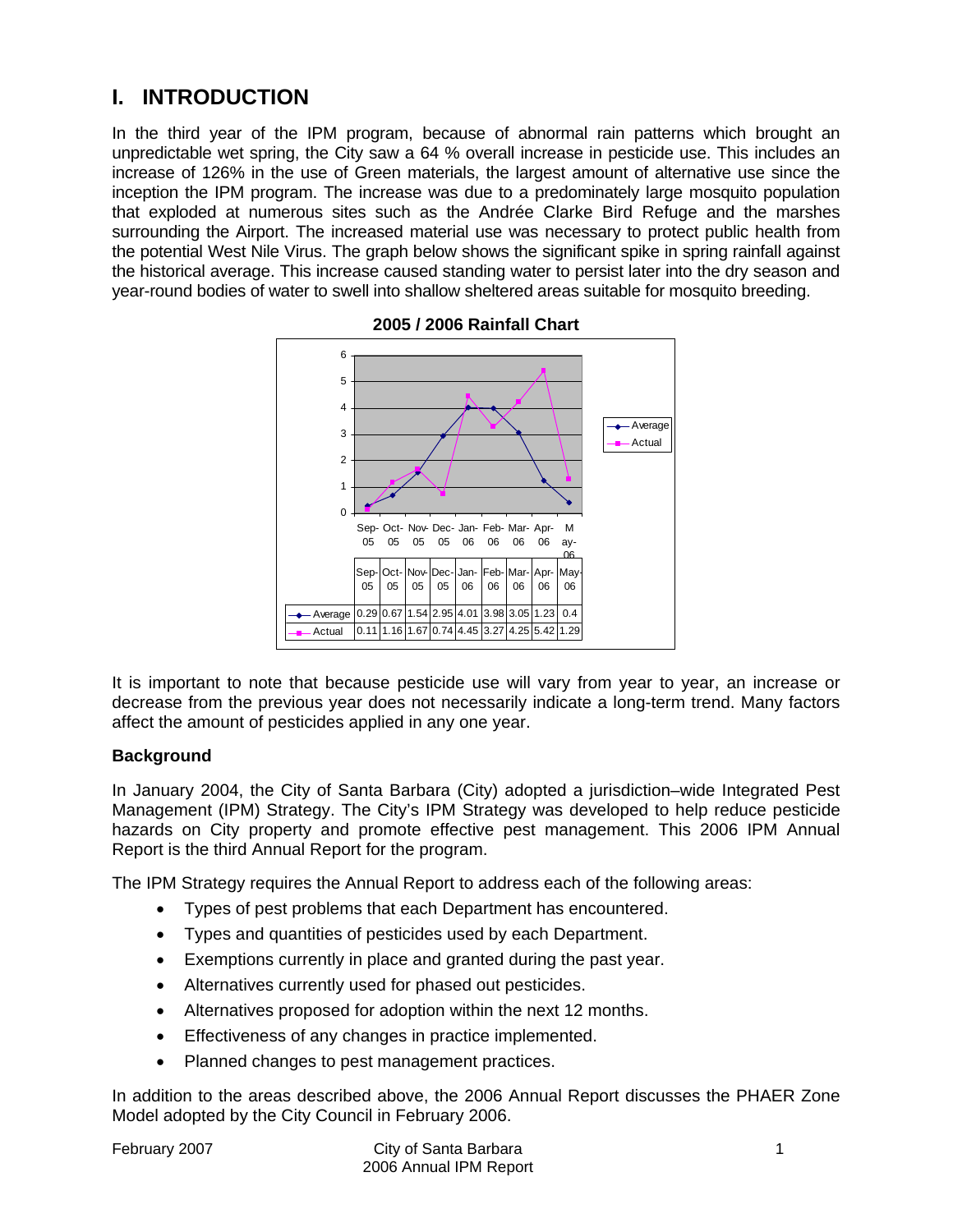#### **Integration of the PHAER Zone System**

The IPM Strategy required the development of a "Zone System" tied to the IPM Approved Materials List to limit pesticide use based on potential human exposure. In January 2006 City Staff met with the Citizen IPM Advisory Committee and representatives from the Parks and Recreation Commission and City Council in a joint work session to introduce, discuss and refine a proposed Pesticide Hazard And Exposure Reduction (PHAER) Model for the City of Santa Barbara. In February 2006, the City Council adopted the PHAER Model to be incorporated into the IPM Strategy.

The PHAER model assigns Green, Yellow, or a Special Circumstance/Red Zone designation to sites, or portions of sites, based upon the potential for exposure by humans and sensitive habitat to hazardous pesticides, and allows use of carefully screened materials by zone designation. For example, Green Zones are areas of high exposure potential, and only pesticides designated as "Green", which show very limited human and environmental impacts, may be used. Yellow Zones are areas with less potential of harm from exposure, and a broader range of "Yellow" materials are permitted. Under the PHAER Zone, Parks and Recreation has determined that 98% of the City's parkland can be managed Green. This relates to 1,449.8 of the 1,476 acres maintained by Parks and Recreation. The change in tracking and reporting pesticide use from the Tier system (Tiers 1, 2, 3, and 4) used in the 2004 and 2005 reports, to the PHAER Zone color system (Green, Yellow, and special circumstance / red) used currently, has required some adjustments to the reporting methods used in this report.

One of the main thrusts of the PHAER Zone is the physical modification of Yellow areas to make them maintainable as Green. Such improvements are planned at Shoreline Park, Alice Keck Park Memorial Gardens, San Roqué Park, Alameda Park, Los Baños Pool, Garden Street Parking Lot, Plaza Vera Cruz and Chase Palm Park.

As a management tool in applying the PHAER Zone System, the Parks and Recreation Department assembled and equipped a dedicated crew to provide some of the labor necessary in pursuing the specific alternative practices and goals included in the PHAER Zone.

#### **Citizen and Staff IPM Advisory Committees**

The Staff IPM Committee continued to work effectively with the Citizen IPM Advisory Committee to administer the IPM Strategy, and oversee pest management practices. In 2006 the Citizen IPM Advisory Committee played a key role in the development of the PHAER Zone System and went on site visits at the Airport and multiple parks to clarify and discuss particular issues. More visits are planned to other City facilities. The 2006 Citizen IPM Advisory Committee included the following representatives: Eric Cardenas from the Environmental Defense Center (EDC), Greg Chittick, community at large, Oscar Carmona, community at large, Brenton Kelly from the Pesticide Awareness and Alternative Coalition (PAAC), and Kristen LaBonte, community at large.

Department IPM Coordinators are appointed by department heads to serve on the Staff IPM Committee, with representatives from Airport, Community Development, Fire, Parks and Recreation, Public Works, and Waterfront.

#### **IPM Advisory Committee Dissentions**

In 2006, there was no IPM Advisory Committee dissention. A dissention is when a vote is not unanimous.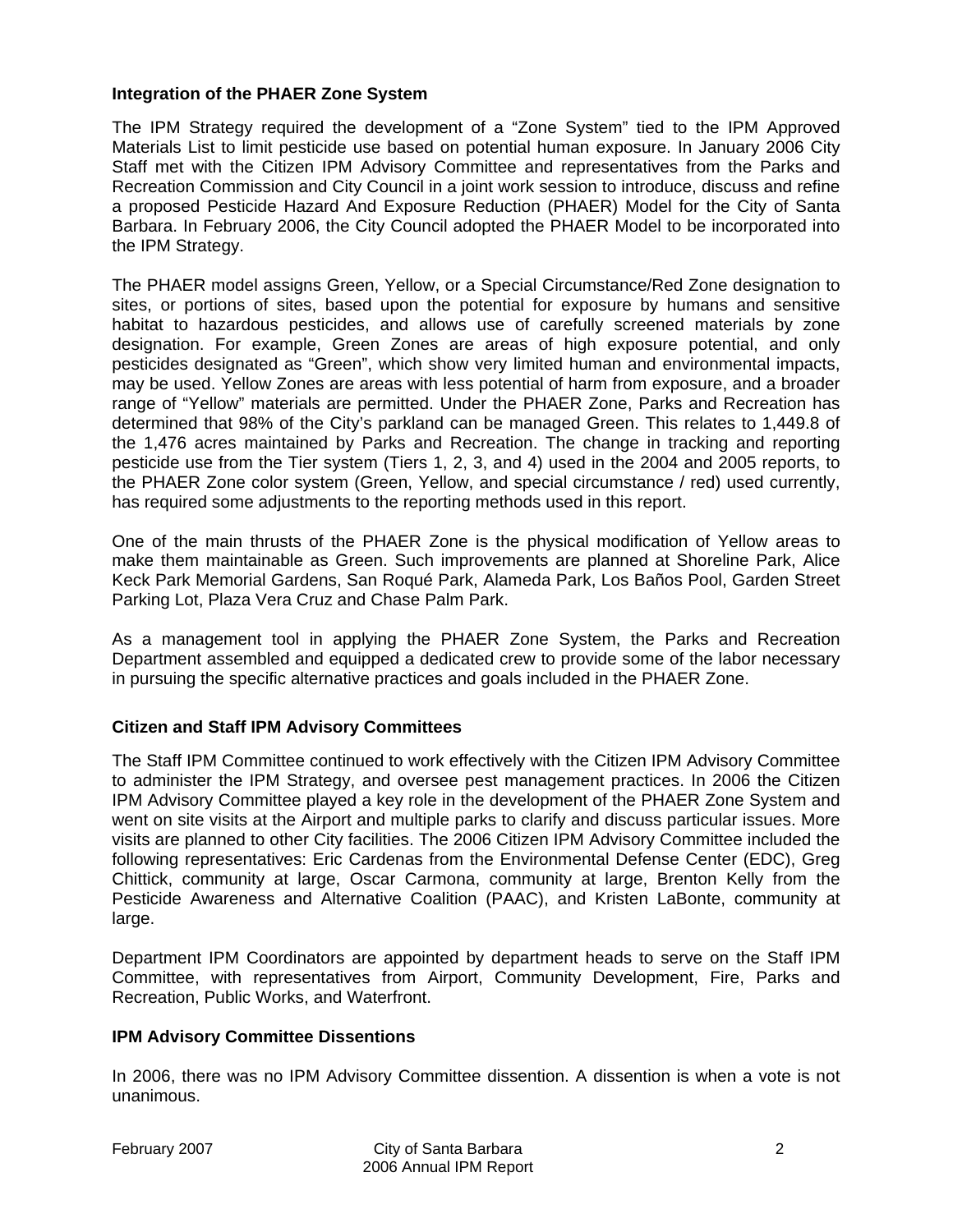### **II. 2006 PROGRAM SUMMARY**

While the City saw a 64% increase in overall units of material applied this year, there was a 126% increase in the use of Green materials, the largest increase in alternative material use since the beginning of the program. As noted in the introduction, the abnormal weather patterns of 2006 brought about an increase in mosquitoes and other pests. Materials use in all categories increased in response to these issues.

City-Wide

- In Feb. 2006, the City Council adopted the PHAER zone model for all City facilities.
- Use of Green materials increased by 126% from 2005 to 2006 as the City focused on alternative materials before conventional materials.
- Total pesticide units applied (which includes Green, Yellow, and Red materials) increased by 64% from due predominantly to an increased mosquito population and the need to protect the public from the potential spread of the West Nile Virus.
- Use of Yellow materials increased by 84%.
- Use of Red materials increased by 217%.

Parks Division

- The use of Green materials rose 100% from 2005 to 2006
- The units of pesticide applications increased by 38%.
- The number of applications reduced by 29%.

Public Works

- The use of Green materials rose 2,871% as alternative materials were used more frequently.
- Use of Yellow materials rose 3,339%
- Both numbers are due to an increased response by Vector Control to a record high mosquito population.

Airport

- Began use of Green herbicides to control weeds inside and outside of the airfield fence.
- Increased hours devoted to alternative pest control efforts by 139%.
- Converted management of 2 acres of native habitat restoration areas outside the airfield fence, previously mapped as PHAER Yellow, to Green.
- Saw a 30% increase in Yellow material use and a return to some Red material use due to mosquito control from an unusually wet spring, and a greater effort to control rodents.

**Golf** 

- Monitored nitrogen levels in turfgrass tissue to adjust fertility program to avoid summertime diseases.
- Continued refining the consistent use of compost tea and effective microorganisms to combat disease pressure on golf greens.
- Material use increased 11%, with a 2.6% decrease of Red materials and a 272% increase in Yellow materials. The increase was due predominantly to an increase in funguses on the greens from an overly wet spring.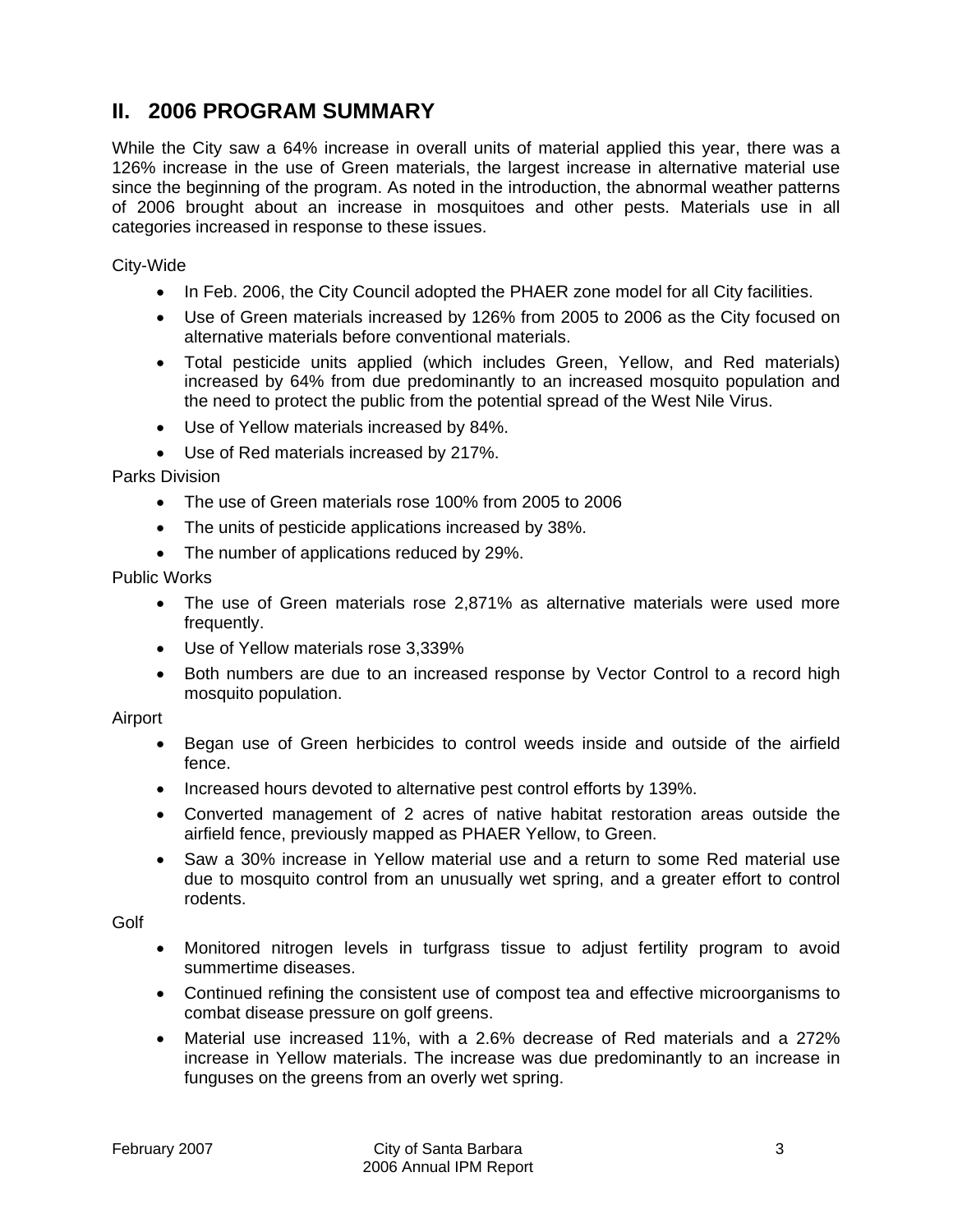# **III. PEST PROBLEMS ENCOUNTERED**

A variety of pests were encountered on City properties in 2006 as reviewed in the table below. Departments ranked their top three pest problems represented by the numbers 1, 2 and 3. Other pest problems encountered are checked  $(\checkmark)$ . Footnote annotations reference additional information which is provided below the table. Due to the abnormally long wet season this year, many pests thrived and required a greater commitment by Departments to control them. Mosquitoes in particular are a major issue for Parks and Recreation, Airport, and Public Works Vector Control because of the potential for spreading the West Nile Virus.

|                            |                            | Airport      | Creeks       | Golf                   | Parking                 | Parks                     | Public Works            |
|----------------------------|----------------------------|--------------|--------------|------------------------|-------------------------|---------------------------|-------------------------|
| Plant pests                | Giant whitefly             |              |              | $\checkmark$           | $\overline{\checkmark}$ | $\overline{\checkmark}$   |                         |
|                            | Misc. plant insects        |              |              | $\overline{{\bf 2}}^1$ | $\overline{\mathbf{3}}$ | $\overline{\checkmark}^4$ |                         |
|                            | <b>Disease</b>             |              |              | $\overline{1^2}$       | $\overline{\checkmark}$ | $\sqrt{5}$                |                         |
| <b>Specimen Tree Pests</b> | Oak Worm                   |              |              | ✓                      | $\overline{2}$          | $\checkmark$              |                         |
|                            | Psyllids                   |              |              | ✓                      |                         | ✓                         |                         |
| Weeds                      | Invasives                  | $\checkmark$ |              | $3^3$                  |                         | $\overline{1^6}$          |                         |
|                            | General weeds              | 3            |              |                        | 1                       | 1                         |                         |
|                            | Perennial grasses          | $\checkmark$ | $\checkmark$ |                        |                         | $\overline{\mathbf{1}^7}$ |                         |
| Vertebrates                | Gopher                     | $\mathbf 2$  |              | $\checkmark$           |                         | $\overline{\mathbf{2}}$   | ✓                       |
|                            | <b>Ground Squirrel</b>     | $\checkmark$ |              | $\checkmark$           |                         | 1                         |                         |
|                            | Gulls/ nuisance birds      | ✓            |              | $\checkmark$           | $\checkmark$            | $\overline{\checkmark}$   |                         |
|                            | <b>Moles</b>               |              |              | $\checkmark$           |                         | ✓                         |                         |
|                            | Raccoons                   |              |              | $\checkmark$           |                         |                           |                         |
|                            | <b>Skunks</b>              |              |              | ✓                      |                         |                           |                         |
| Human Health               | Poison Oak                 | $\checkmark$ |              |                        |                         | $\checkmark$              |                         |
|                            | Bees, yellow jackets, etc. |              |              | $\checkmark$           | ✓                       | 3                         | $\mathbf{2}$            |
|                            | Rats/ mice                 | $\checkmark$ |              | $\checkmark$           | $\checkmark$            | $\checkmark$              | $\overline{3}$          |
|                            | Mosquitoes                 | 1            |              |                        |                         | 1                         | $\overline{\mathbf{1}}$ |
| Other                      | <b>Termites</b>            |              |              |                        |                         |                           | $\overline{\checkmark}$ |
|                            | Roaches                    |              |              |                        |                         |                           | $\checkmark$            |
|                            | Pigeons                    |              |              |                        |                         |                           | ✓                       |
|                            | Crows                      |              |              | $\checkmark$           |                         |                           |                         |
|                            | Ants                       | ✓            |              |                        |                         |                           |                         |

#### **Pest Problems Encountered Table**

- 1. Golf reported these insect pests: Black Turfgrass Ataenius Beetle (Grubs).
- 2. Golf reported these plant diseases (fungus): Dollar Spot, Pink Snow Mold, Anthracnose, Summer Patch, and Yellow Patch.
- 3. Golf reported these invasive weeds: Clover.
- 4. Parks reported these plant insects: Lerp Psyllids, Mites, Oak Moths, Thrips, Aphids, Snails, Slugs, and Ants.
- 5. Parks reported these plant diseases: Leaf Spot, Mildew, Blight, Pink Bud Rot, Sooty Mold, Pythium, Armillaria, and Phytothora.
- 6. Parks reported these invasive weeds: Arrundo, Nutgrass, Kikuyu Grass, Clover, Oxalis, Malva, Foxtail, Spurge, Dandelion, Milkweed, Sow Thistle, Poa annua, Puncture Vine, Johnson Grass, and Poison Oak.
- 7. Parks reported the following perennial grasses: Crab, and Bermuda.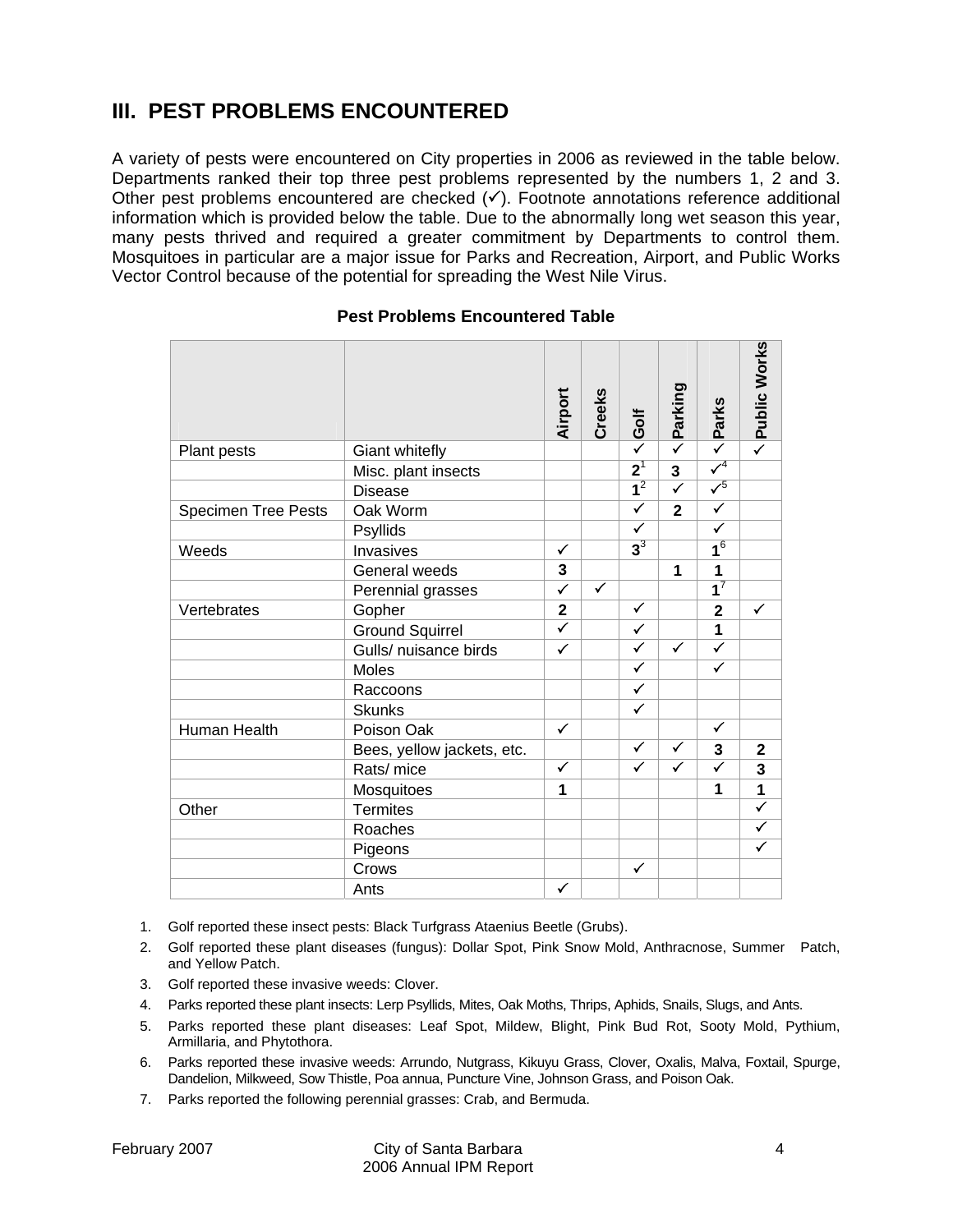# **IV. TOTAL PESTICIDE USE**

City-wide, the number of pesticide applications increased from 2005 to 2006 by 64% due almost entirely to the acute increase in the mosquito population throughout the year. Large concentrations of mosquitoes breed in any long-lasting still water such as the Andrée Clarke Bird Refuge and the marshes surrounding the Airport.

Base data for City-wide pesticide application was obtained in 2004. However, data is available for the Golf Division for the last 5 years and for the Parks Division for the last 8 years. This data is plotted in the graphs on subsequent pages which depict the various increases and reductions in pesticide use by Department. On the page following each graph, some narrative is provided as to the specific issues the Department faced.

It is important to note that because pesticide use will vary from year to year, an increase or decrease from the previous year does not necessarily indicate a long-term trend. Many factors affect the amount of pesticides applied in any one year.

It should also be noted that due to the change from the Tier system to the PHAER system of pesticide classification, the graphs will show an expanded data list beneath each chart. The new data list is based on the PHAER model of pesticide classification and is valid for the 2006 column only. The Tier system is included for prior years to provide historical data.

As the program continues into its fourth year, it is important to remember that the volume of pesticides applied will continue to increase as more Green materials, which require higher application levels for the same results, are substituted for high risk pesticides. At the same time, overall risk continues to decrease.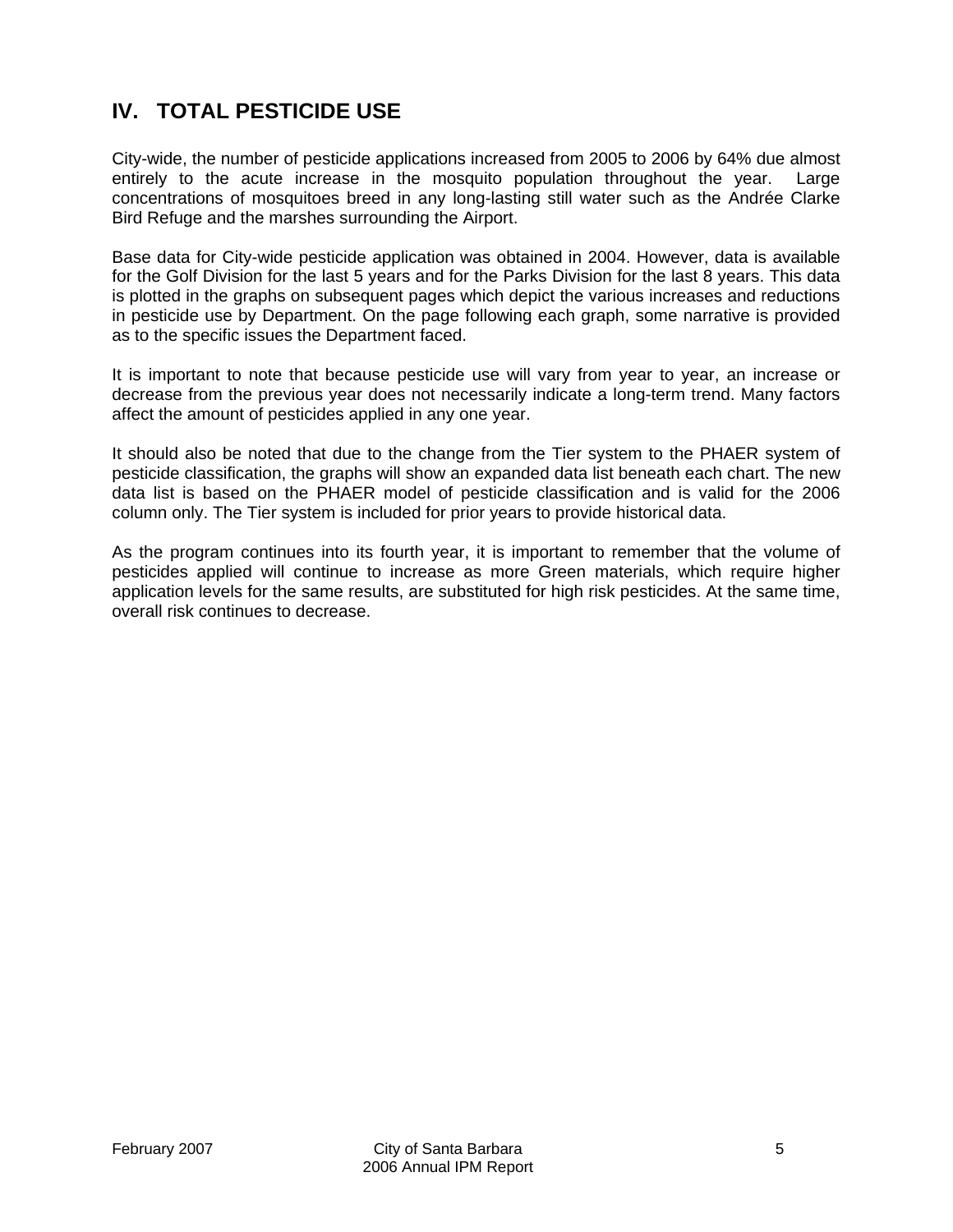#### **Total Pesticide Use Table**

**The Contract State** 

The table below provides a summary of the pesticides applied on City property in 2006. It was compiled from data in the Monthly Pesticide Use Reports prepared by City departments. Pesticides are reported in either pounds or gallons depending on if they are dry or liquid. The column labeled "Type" includes the type of pesticide applied: Insecticide, Fungicide, Herbicide, Molluscicide, and Rodenticide.

City Departments who applied pesticides or contracted with pesticide applicators prepared monthly pesticide and alternative use reports, and participated in the preparation of this Annual Report. The monthly reports form the basis of the Annual Report and are available at the main offices of each Department. The data used to generate the total overall pesticide use is based upon total units (gallons or pounds) of all materials.

| <b>Pesticide</b>           | Type         |          | Airport               |                | Golf            |                | Parks                       |                       | <b>Public Works</b> |                | <b>Waterfront</b> | Airport         | <b>Jic5</b>    | Parks                   | <b>Works</b><br><b>Public</b> | Watrefront |
|----------------------------|--------------|----------|-----------------------|----------------|-----------------|----------------|-----------------------------|-----------------------|---------------------|----------------|-------------------|-----------------|----------------|-------------------------|-------------------------------|------------|
|                            |              |          |                       |                |                 |                | Amount of Pesticide Applied |                       |                     |                |                   |                 |                |                         | Number of Applications        |            |
|                            |              | Gallons  | Pounds                | <b>Gallons</b> | Pounds          |                | Gallons Pounds Gallons      |                       | Pounds              | Gallons        | Pounds            |                 |                |                         |                               |            |
| Alldown                    | Herbicide    | 4.5      |                       |                |                 |                |                             |                       |                     |                |                   | 1               |                |                         |                               |            |
| <b>Bti Dipel</b>           | Insecticide  |          |                       |                |                 | $\overline{1}$ |                             |                       | 1                   |                |                   |                 |                | 5                       | 1                             |            |
| <b>Bti Summit</b>          | Insecticide  |          |                       |                |                 |                |                             |                       | 449.55              |                |                   |                 |                |                         | 33                            |            |
| <b>Bti Vectobac</b>        | Insecticide  |          | 28.5                  |                |                 |                |                             |                       |                     |                |                   | 6               |                |                         |                               |            |
| <b>Burnout II</b>          | Herbicide    | 37.5     |                       |                |                 |                |                             |                       |                     |                |                   | $\overline{4}$  |                |                         |                               |            |
| <b>Lime Sulfur</b>         | Fungicide    |          |                       |                |                 | 5              |                             |                       |                     |                |                   |                 |                | 2                       |                               |            |
| Matran                     | Herbicide    |          |                       |                |                 | 0.5            |                             |                       |                     |                |                   |                 |                | $\mathbf{1}$            |                               |            |
| Sluggo                     | Molluscicide |          |                       |                |                 |                | 10                          |                       |                     |                |                   |                 |                | $\mathbf{1}$            |                               |            |
| <b>Green Totals</b>        |              | 42       | 28.5                  | $\Omega$       | $\Omega$        | 6.5            | 10                          | $\Omega$              | 450.55              | $\Omega$       | $\Omega$          | 11              | $\Omega$       | 9                       | 34                            | $\Omega$   |
| Aliette                    | Fungicide    |          |                       |                |                 |                | $\overline{2}$              |                       |                     |                |                   |                 |                | $\mathbf{1}$            |                               |            |
| Altosid                    | Indecticide  |          | 1,959.00              |                |                 |                |                             |                       | 228.6               |                |                   | 17              |                |                         | 4                             |            |
| Aquamaster - Rodeo         | Herbicide    | 9.28     |                       |                |                 | 3              |                             |                       |                     |                |                   | $\overline{5}$  |                | $\mathbf{1}$            |                               |            |
| <b>Ditrac</b>              | Rodenticide  |          | 148.31                |                |                 |                |                             |                       |                     |                | 105               | 60              |                |                         |                               | 12         |
| M-Pede                     | Indecticide  |          |                       |                |                 | 0.06           |                             | 0.31                  |                     |                |                   |                 |                | $\mathbf{1}$            | $\overline{7}$                |            |
| Neem Oil                   | Fungicide    |          |                       |                |                 | 0.63           |                             |                       |                     |                |                   |                 |                | 3                       |                               |            |
| Round-up Pro               | Herbicide    | 53.33    |                       | 2.31           |                 | 3.74           |                             |                       |                     |                |                   | $\overline{11}$ | $\overline{4}$ | $\overline{18}$         |                               |            |
| Surflan                    | Herbicide    | 63       |                       |                |                 |                |                             |                       |                     |                |                   | 8               |                |                         |                               |            |
| <b>Wilco Squirrel Bait</b> | Rodenticide  |          |                       |                | $\overline{7}$  |                |                             |                       |                     |                |                   |                 | 3              |                         |                               |            |
| <b>Yellow Totals</b>       |              | 125.61   | 2107.31               | 2.31           | $\overline{7}$  | 7.43           | $\overline{2}$              | 0.31                  | 228.6               | $\mathbf{0}$   | 105               | 101             | $\overline{7}$ | 24                      | 11                            | 12         |
| <b>Banner Maxx</b>         | Fungicide    |          |                       | 1              |                 |                |                             |                       |                     |                |                   |                 | -1             |                         |                               |            |
| Daconil                    | Fungicide    |          |                       | 2.5            |                 |                |                             |                       |                     |                |                   |                 | -1             |                         |                               |            |
| Fumitoxin                  | Rodenticide  |          | 231.93                |                |                 |                |                             |                       |                     |                |                   | 8               |                |                         |                               |            |
| Medallion                  | Fungicide    |          |                       |                | 15              |                |                             |                       |                     |                |                   |                 | 5              |                         |                               |            |
| Subdue                     | Fungicide    |          |                       |                |                 | 0.25           |                             |                       |                     |                |                   |                 |                | 3                       |                               |            |
| <b>Red Totals</b>          |              | $\Omega$ | 231.93                | 3.5            | 15              | 0.25           | $\Omega$                    | $\Omega$              | $\overline{0}$      | $\overline{0}$ | $\Omega$          | $\overline{8}$  | $\overline{7}$ | 3                       | $\Omega$                      | $\Omega$   |
| <b>Department Totals</b>   |              | 167.61   | 2367.74               | 5.81           | $\overline{22}$ | 14.18          | 12                          | 0.31                  | 679.15              | $\bf{0}$       | 105               | 120             | 14             | 36                      | 45                            | 12         |
|                            |              |          |                       |                |                 |                |                             |                       |                     |                |                   |                 |                |                         |                               |            |
| <b>City-wide Totals</b>    |              |          | <b>Gallons 187.91</b> |                |                 |                |                             | <b>Pounds 3185.89</b> |                     |                |                   |                 |                | <b>Applications 227</b> |                               |            |

#### **Total Pesticide Use Table**

and the company of the company

 $\overline{\phantom{a}}$ 

 $\overline{\mathbf{w}}$ 

T

 $\blacksquare$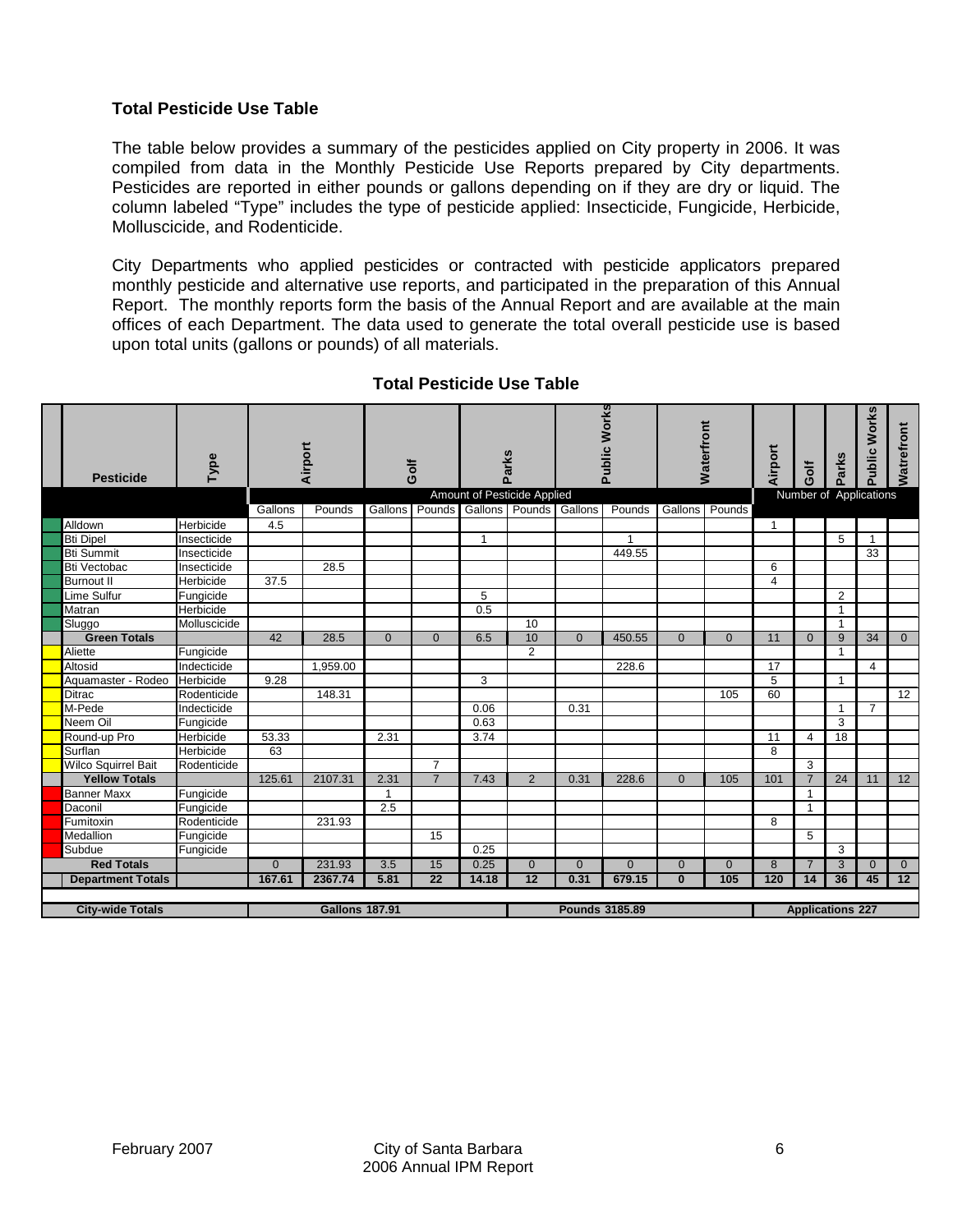#### **City-wide Pesticide Use**

Because of abnormal rain patterns which brought an unpredictable wet spring, the City saw an increase in pesticide use. There was an increase of 126% in the use of Green materials, the largest amount of alternative use since the inception the IPM program. There was a 64% increase in overall materials applied this year as well. The increase was due to a predominately large mosquito population that exploded at numerous sites such as the Andrée Clarke Bird Refuge and the marshes surrounding the Airport. The increased material use was necessary to protect public health from the potential West Nile Virus. The graph below shows the significant spike in spring rainfall against the historical average. This increase caused standing water to persist longer and year-round bodies of water to swell into shallow sheltered areas suitable for mosquito breeding.

It is important to note that because pesticide use will vary from year to year, an increase or decrease from the previous year does not necessarily indicate a long-term trend. Many factors affect the amount of pesticides applied in any one year.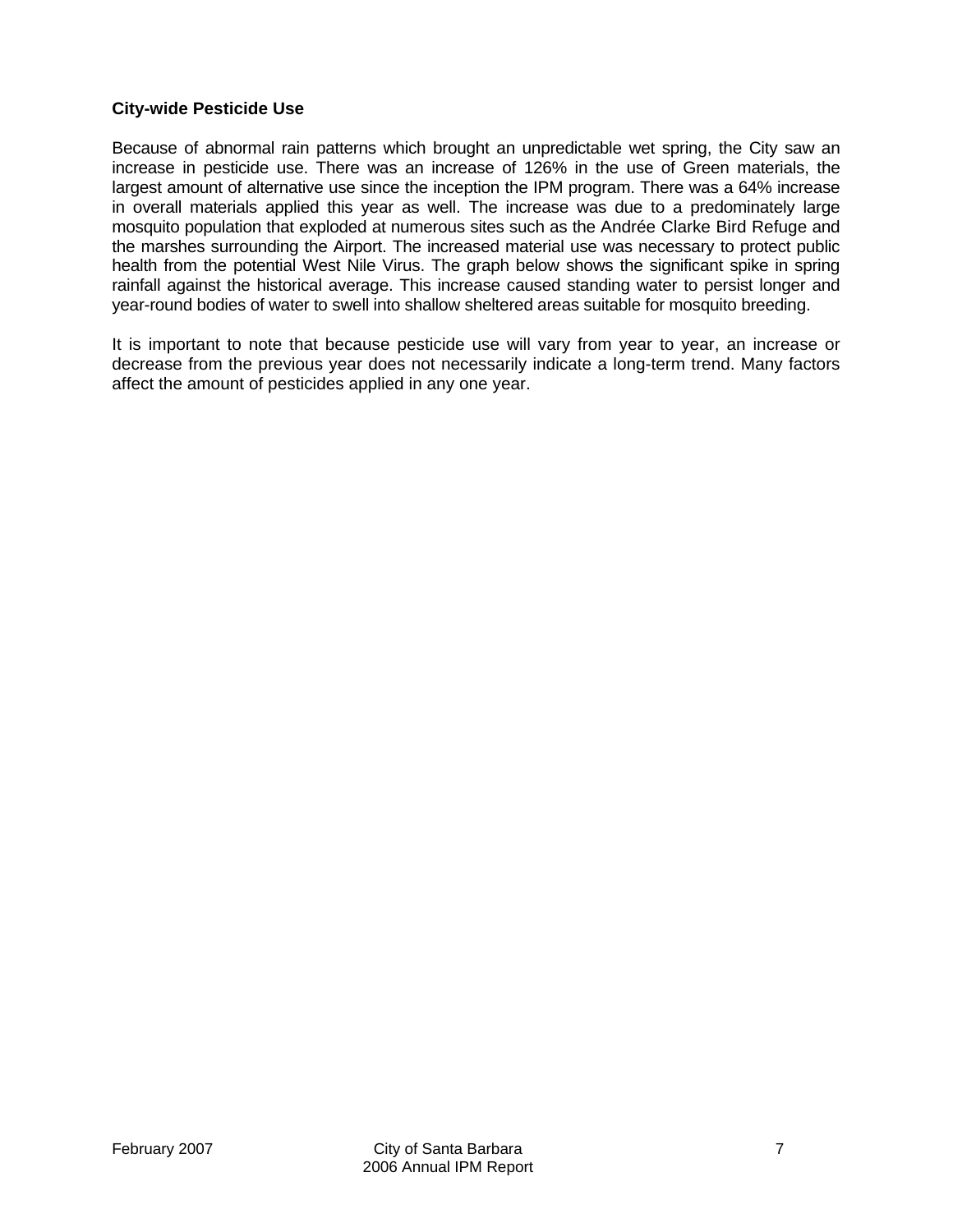

# **City-wide Pesticide Use**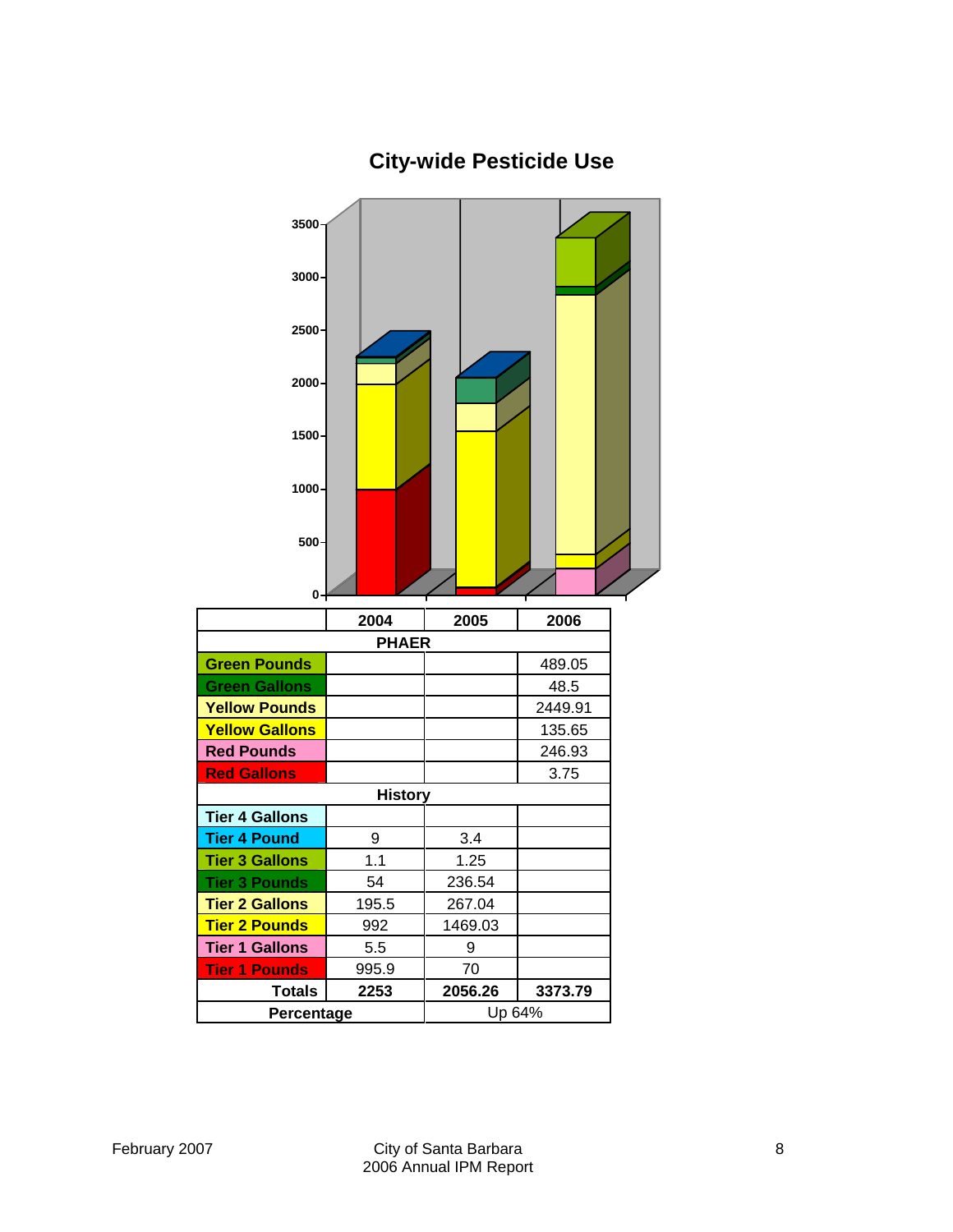#### **Parks Division Pesticide Use**

The Parks Division saw a 38% overall increase in materials used over 2005, with a 100% increase in Green materials and a 12% decrease in Yellow materials. A small amount of Red materials were used this year to treat the Moreton Bay Fig Tree for root fungus.

#### **Alternatives Used**

The Parks Division used a number of Green materials as alternatives to Yellow or Red classified chemicals. Sluggo was used in place of the traditional Metaldehyde at Alice Keck Park Memorial Gardens for snail and slug control. Lime sulfur was applied as a dormant spray to the A.C. Postel Memorial Rose Garden. Bacillus thurengiensis var. israelensis (Bti) was applied for Oak Moth Worm instead of the traditional Sevin or Thiodan.

The Parks Division also saw an increase in spring weeds due to abnormal rainfall. Much of the resulting weed control was achieved with mulching, and manual or mechanical weeding as well as a change in maintenance standards. In addition, the clove oil based Green material Matran was used for weed control in areas that would have previously been treated with Round-Up, a Yellow material.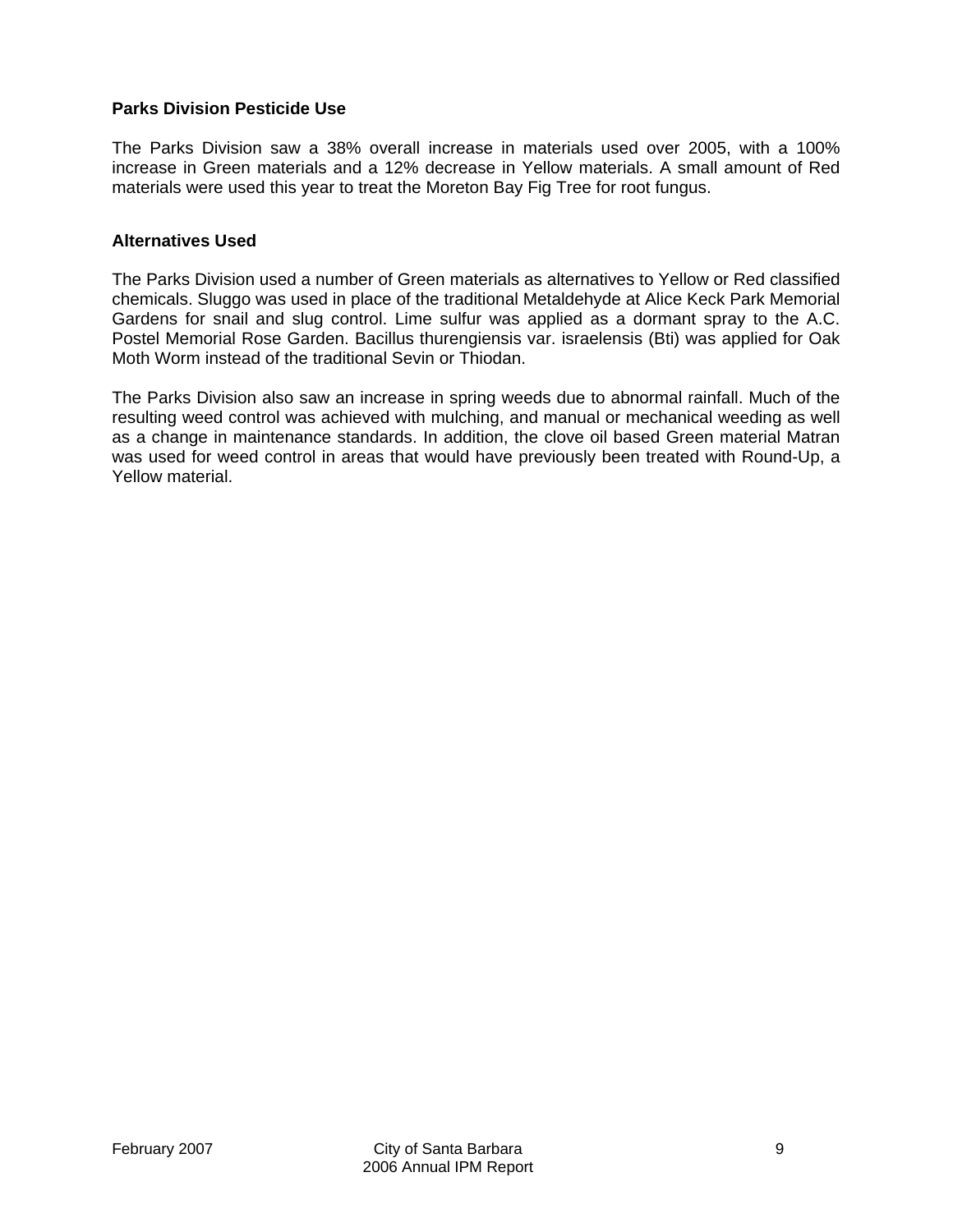

### **Parks Division Pesticide Use**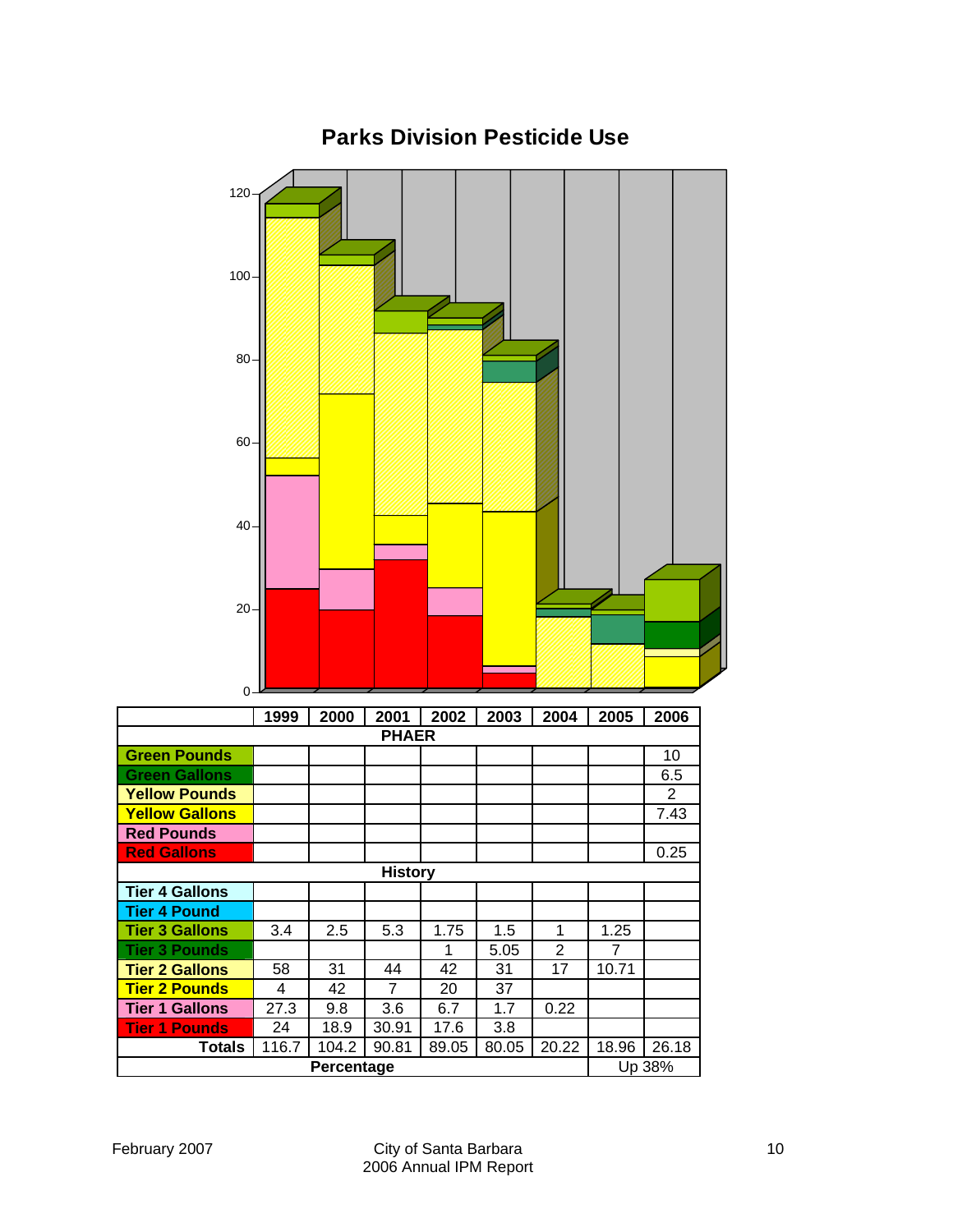#### **Golf Division Pesticide Use**

The Golf Division saw an overall increase of 11% in material use over 2005, with a 2.6% decrease of Red materials and a 272% increase in Yellow materials. The increase was due predominantly to an increase in funguses on the greens resulting from an uncharacteristically wet spring.

#### **Alternatives Used**

While no categorical Green materials were used at the Municipal Golf Course, many nontraditional materials were applied experimentally toward the goal of pesticide reduction.

As an example, the Golf Course has seen significant success with the application of effective microorganisms to the greens. The Golf Course has applied 3,360 gallons of material containing effective microorganisms in 2006. There are many microorganisms that foster a beneficial balance in the soil and turf. The Golf Course produces their own material by making a compost tea and applying it to the greens, as well as purchasing material from a manufacturer that is mixed with water and applied. Promoting a beneficial micro-ecology in the soil improves nutrition, soil structure, drainage, and water retention of the root zone and makes the turf better able to fight off funguses and recover from insect damage.

The Golf Course also applied 300 pounds of corn gluten to the golf greens. Corn gluten is a common product in food and feed and when applied to an established turf can impede invasive weed growth.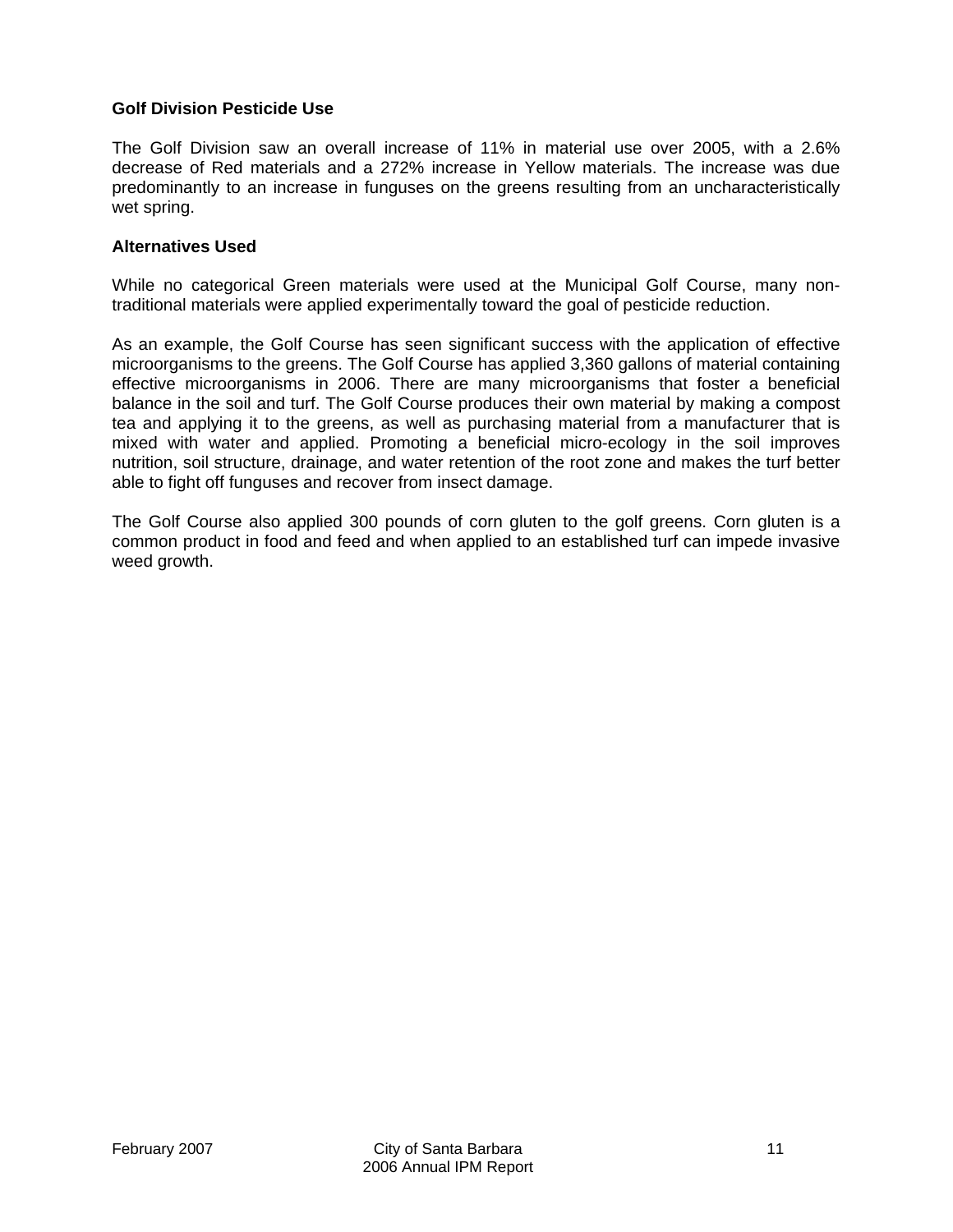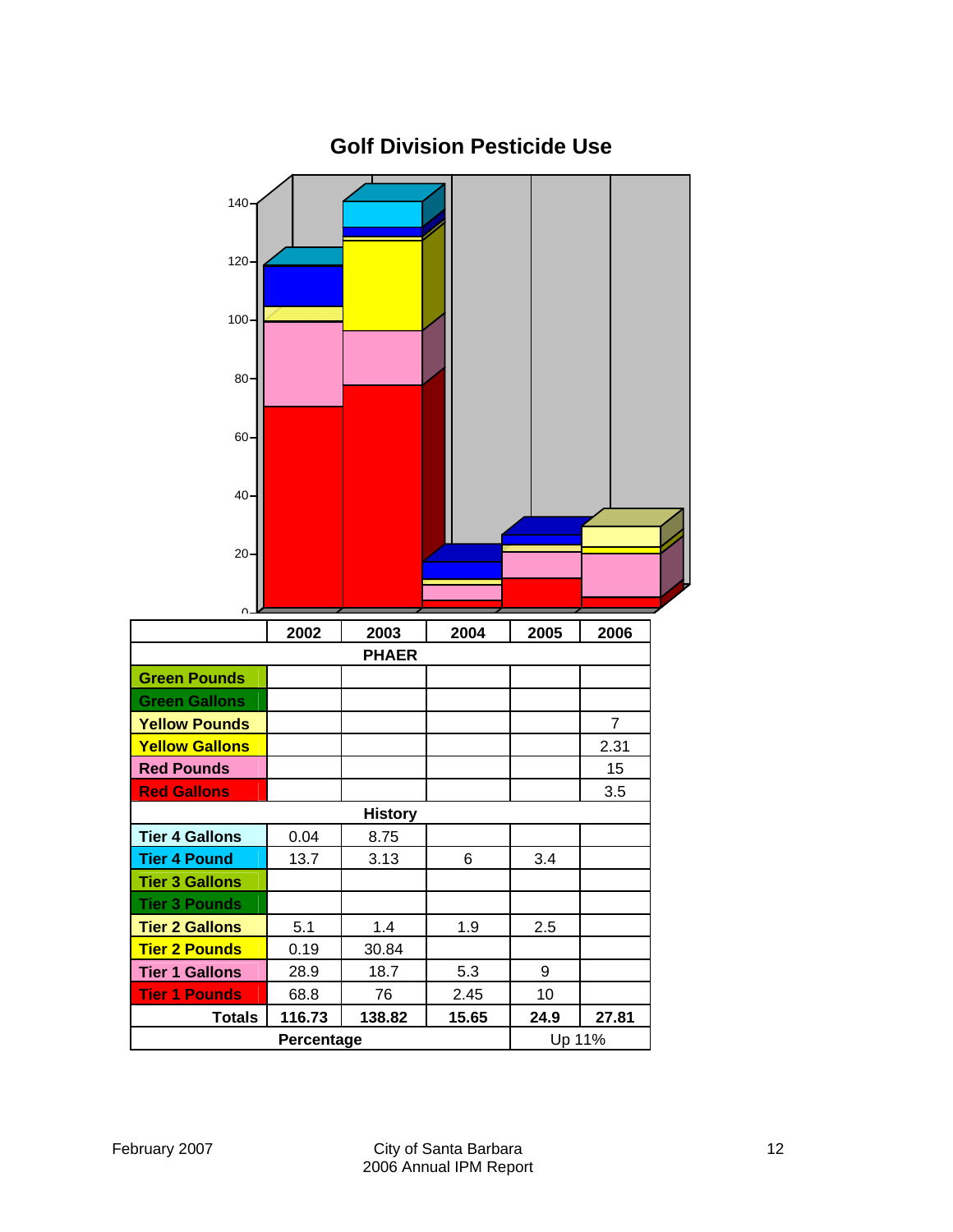#### **Airport Pesticide Use**

The Airport saw an overall rise in material use of 38%, with a 30% increase in Yellow materials and a return to some Red materials.

Airport pesticide applications are concentrated on three types of pests: mosquitoes, rodents and weeds. The weather cycle directly impacts production of weeds and mosquitoes. In 2006 a late wet spring, followed by a dry fall increased the duration mosquito habitat was available and limited fall weed production on the airfield. These conditions are reflected in the Airport's pesticide application rates.

#### **Mosquitoes**

The Airport teams with the Mosquito and Vector Management District of Santa Barbara County to manage mosquito populations on Airport property.

Typically mosquitoes are controlled at the Airport with a pretreatment of the extended release larvicide Altosid, applied prior to the wet season. The product is effective for approximately 180 days after it is activated by the first rains of the season. In cases where impounded water continues to provide mosquito habitat beyond the 180 day effective life of the larvicide, the District manages remaining, typically shrinking, mosquito populations using additional spot applications of Altoisid or Vectobac G. Because of the late rains in the spring of 2006, most mosquito habitat did not evaporate within the effective life of the larvicide and a second application of Altosid was recommended and applied.

#### Weeds

The Airport's chemical weed abatement program is focused on the Airfield. Weeds on the Airfield may obstruct views of lighting and signage for pilots using Airport runways and taxiways and may eventually damage runway and taxiway surfaces. FAA safety regulations require that lights and signs not be obstructed. An abnormally dry fall in 2006 contributed to a substantial decrease in herbicides used to control weeds on the Airfield.

#### Rodents

The Airport substantially increased rodent control efforts in 2006 in comparison with 2005. Rodents damage airfield safety areas and attract predatory birds that may be involved in aircraft strikes. Airport department used fumitoxin, a Red material, to control gophers on the Airfield. In addition, Airport used Ditrac, a Yellow material, to control rodents in and around Airport buildings.

#### **Alternatives Used**

Over 3,000 hours were devoted to manual weed control at the Airport in 2006. A majority of those efforts were associated with maintenance of Airport Green Zones outside the airfield fence and maintenance of native habitat restoration areas. As Airport native habitat restoration projects are completed, the effort needed for maintenance will also increase. In addition to direct weed control, Airport staff and contractors applied mulch to suppress weed growth at several areas around the Airport. In areas where landscaping was replaced, Airport staff selected low maintenance plant varieties and installed weed block fabric as part of the project. Staff also used mechanical methods to control gophers in Airport Green Zones.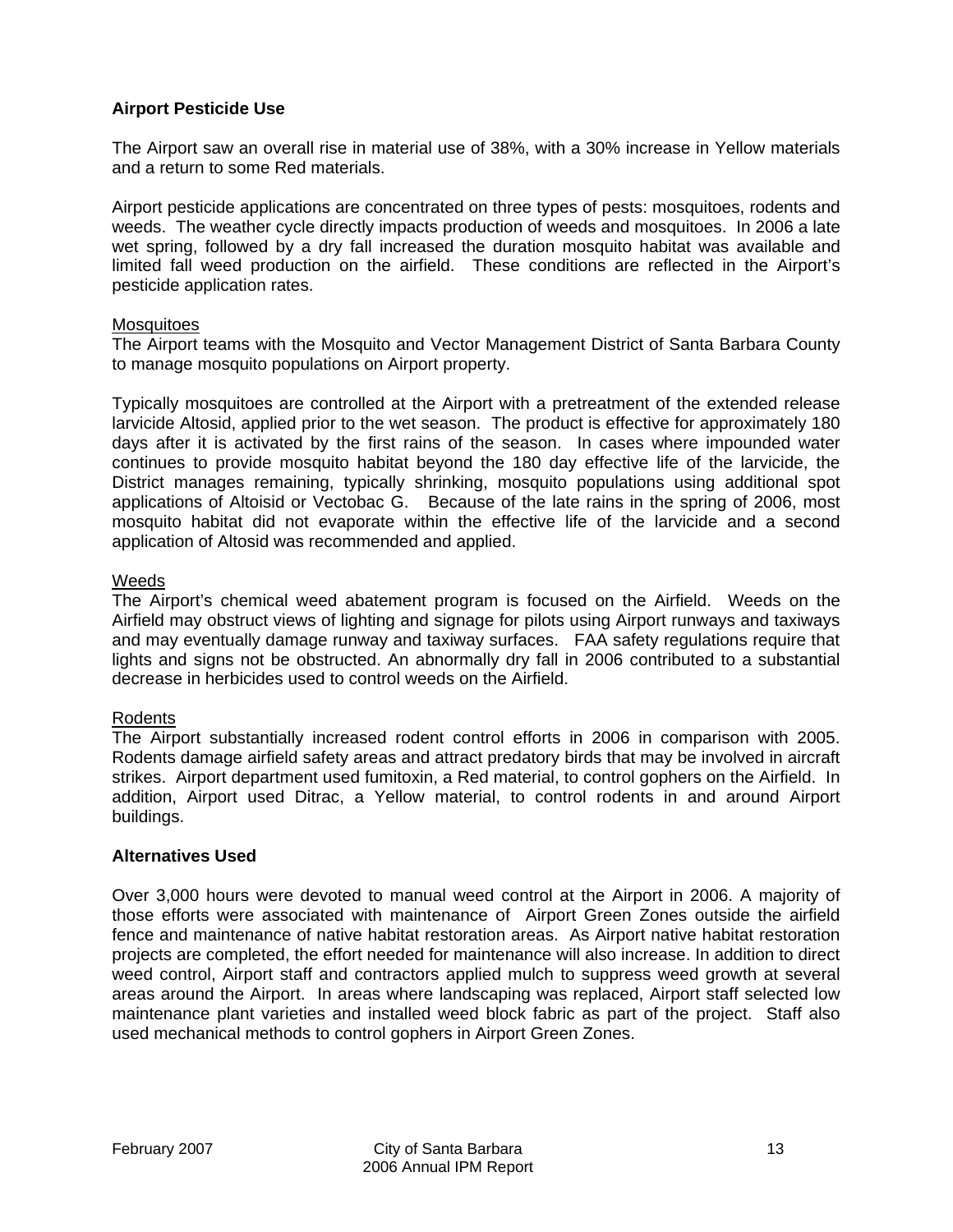

# **Airport Pesticide Use**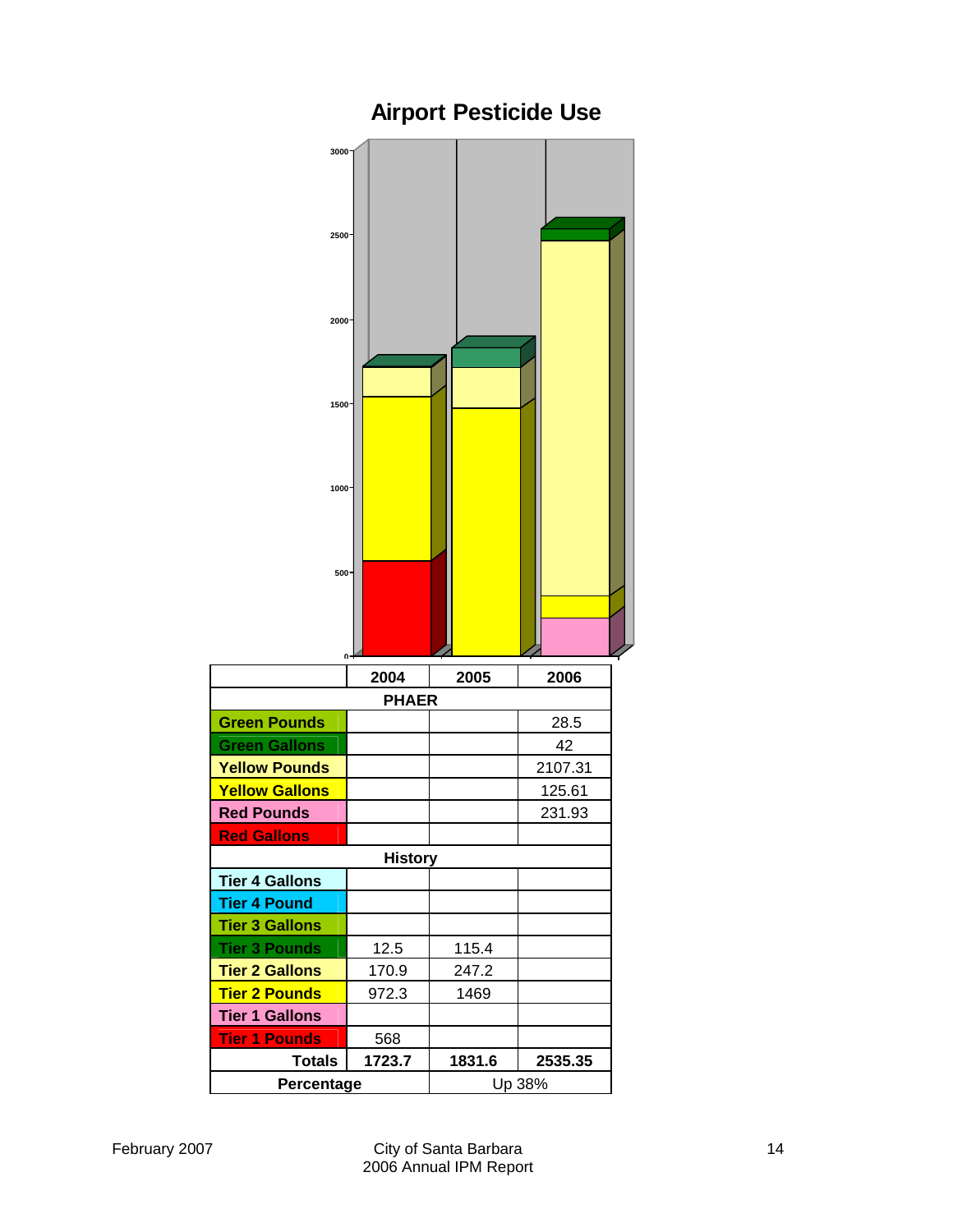#### **Public Works Pesticide Use**

Public Works, particularly Vector Control, saw an increase in material use of 3,014%, due almost entirely to mosquito control to prevent the potential spread of the West Nile virus. Of the material applied, 66% was Green resulting in an increase of 2,871% in Green material use. Among other sites, mosquito controls were applied at the Andrée Clarke Bird Refuge, and Lighthouse Creek.

The mosquito population exploded at the Andre Clark Bird Refuge in June after a very wet spring. Due to the close vicinity of the Santa Barbara Zoo, residences, beach, restaurants, and bike path, the increased use was necessary to protect public health and safety. Mosquitoes can become a major pest to humans and other vertebrates that reside near tule/cattail habitats. Mosquitoes can be very active in the day and this was causing numerous citizens and business owners to become alarmed and voice complaints for action. Considering the amount of public use in and around the Bird Refuge, it was of the utmost importance to protect public health and safety from this threat. Previously, the Green product Bacillus thurengiensis var. israelensis (Bti) had been used to control mosquitoes at this location. At the first signs of activity, Bti was used, but amounts that had controlled other types of mosquitoes in the past were proving ineffective against this particular variety. After a few applications of Bti it was obvious that something more needed to be done. Consulting with the Mosquito and Vector Management District of Santa Barbara County, and the Parks and Recreation Department, it was decided to use the approved Yellow product, Altosid. With the assistance of the Parks Division who rallied to manually remove the tule and cattails, City Vector Control Staff applied a series of both Bti and Altosid. The public health and safety threat was minimized and by mid August the population was under control.

Lighthouse Creek next to La Mesa Park, is a perennial creek that is subject to mosquito issues every season. The problem is elevated because there are many homes lining both sides of much of this creek as it flows to the ocean. The mosquito larvae-eating fish Gambusia affinis are a strong method of mosquito control, but are not allowed in many creeks under California Department of Fish and Game (CDFG) jurisdiction as they are an invasive species. Since this creek is short, does not provide habitat for threatened or endangered aquatic species, and is close to many dwellings, it was a feasible location to attempt a non-pesticide mosquito control effort. Approval was given by the CDFG to City Vector Control to introduce Gambusia to this creek. Gambusia were manually relocated from a desiccating pool to Lighthouse Creek in early July. Staff inspections the rest of the season showed total mosquito control and no pesticide was used.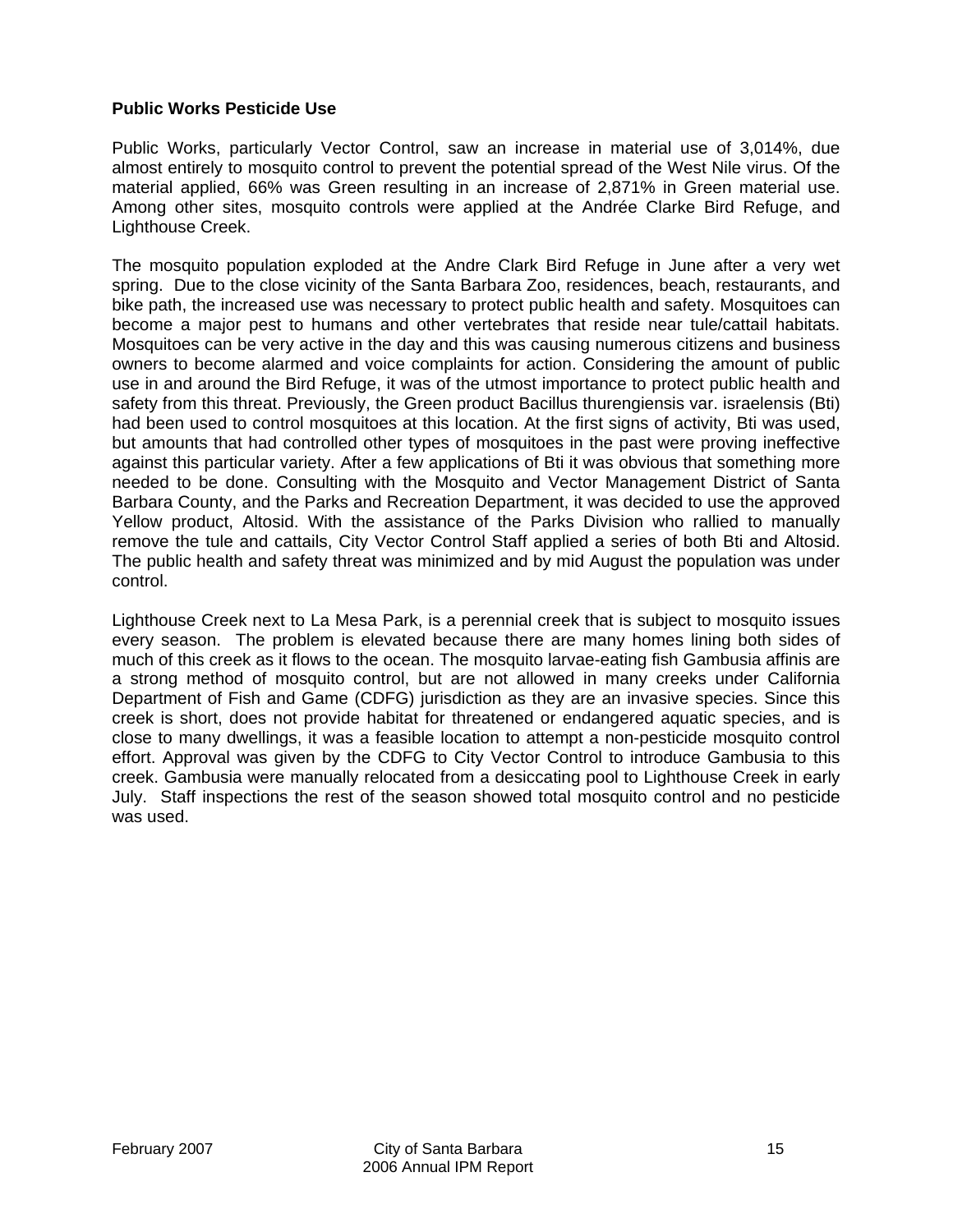

# **Public Works Pesticide Use**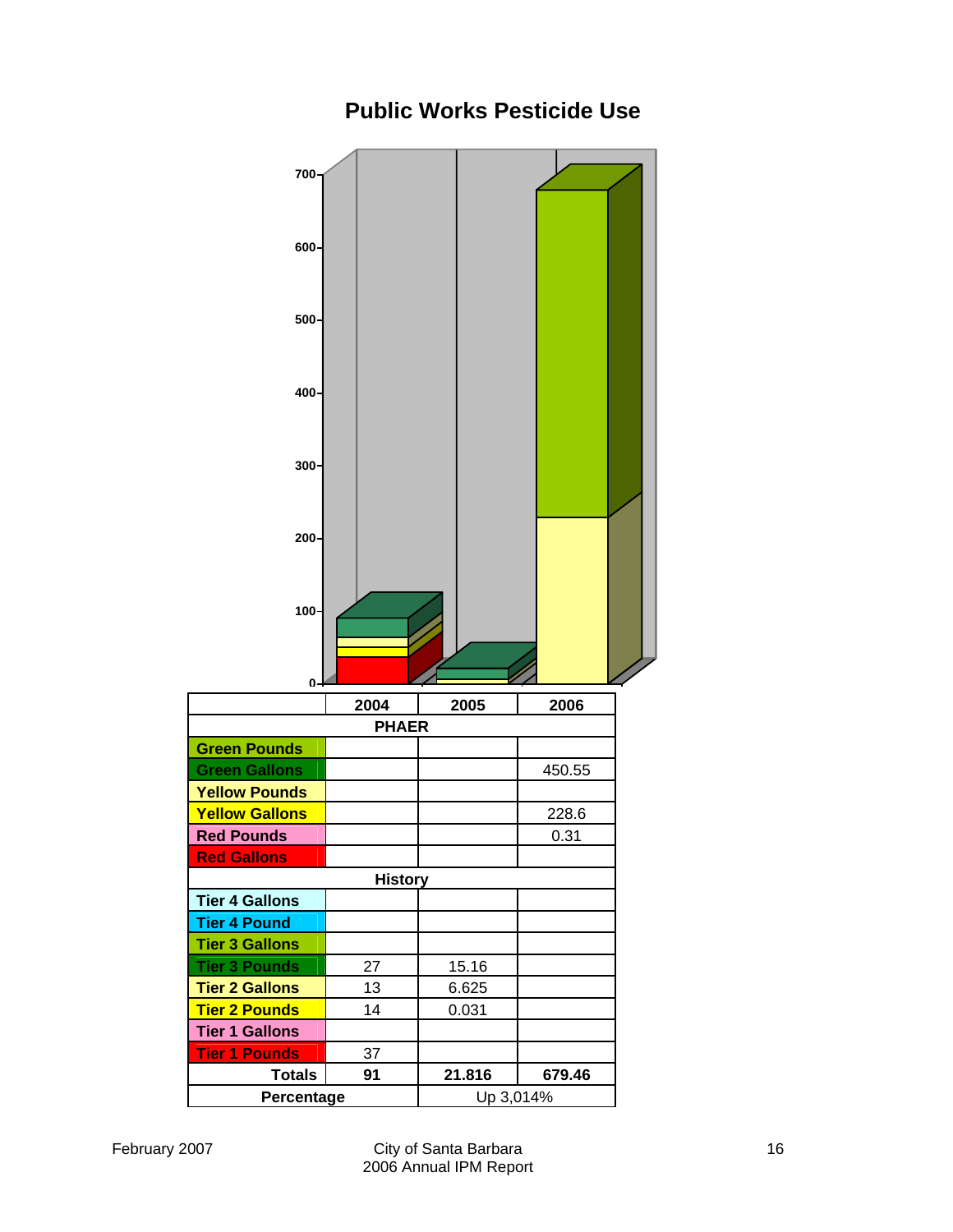# **V. EXEMPTIONS**

Exemptions may be granted when a pest outbreak poses an immediate threat to public health or will result in significant economic or environmental damage from failure to use a pesticide on the *Phased-Out Pesticide List* or in a designated zone that would otherwise prohibit it. Exemptions may be requested for one time application or as a programmatic exemption for a single year. The exemption process is outlined in the IPM Strategy.

#### **Exemption Summary Table**

- 12 exemptions were requested in 2006 as summarized in the table to the right and as listed in the table below.
- 2 requests were for a one-time exemption and 10 were programmatic exemptions.
- Of the 12 requests approved, 9 (or 75%) were applied. Of the 9 that were applied, 8 were used only after alternatives were tried.

| 2006<br><b>Exemptions</b> | <b>Totals</b> | Airport        | Golf           | Parks          | <b>Public Works</b> | County | Waterfront     |
|---------------------------|---------------|----------------|----------------|----------------|---------------------|--------|----------------|
| Proposed                  | 12            | $\overline{1}$ | 5 <sup>5</sup> | 3              | $\mathbf{1}$        | 1      | $\overline{1}$ |
| <b>Total passed</b>       | 12            | 1              | 5 <sup>5</sup> | 3              | 1                   | 1      | 1              |
| Applied:                  | 9             | 1              | 3 <sup>1</sup> | 3              | 1                   | 0      | 1              |
| Fungicide                 | 5             |                | 3              | $\overline{c}$ |                     |        |                |
| Herbicide                 | 1             |                |                | $\overline{1}$ |                     |        |                |
| Insecticide               | 0             |                |                |                | 1                   |        |                |
| Rodenticide               | 2             | 1              |                |                |                     |        | 1              |
| Other                     | 0             |                |                |                |                     |        |                |
| Not applied               | 3             |                | $\overline{2}$ |                |                     | 1      |                |
| Denied                    | 0             |                |                |                |                     |        |                |
| Fungicide                 | 2             |                |                |                |                     |        |                |
| Herbicide                 | 1             |                |                |                |                     |        |                |
| Insecticide               | 0             |                |                |                |                     |        |                |
| Rodenticide               | 0             |                |                |                |                     |        |                |
| Other                     | 0             |                |                |                |                     |        |                |
| Deferred                  | 0             |                |                |                |                     |        |                |

#### **Exemption Detail Table**

| Vote   | <b>Department</b> | <b>Material</b> | Type        | Type | Pest             | <b>Exemption Type</b> | <b>Used</b> | <b>Site</b>                      |
|--------|-------------------|-----------------|-------------|------|------------------|-----------------------|-------------|----------------------------------|
| Passed | Airport           | Fumitoxin       | Rodenticide |      | Rodents          | Programmatic          | Yes         | Airfield                         |
| Passed | Parks             | Subdue          | Fungicide   |      | Fungus           | One Time              | Yes         | Moreton Bay Fig Tree             |
| Passed | Parks             | Subdue          | Fungicide   |      | Fungus           | Programmatic          | Yes         | Moreton Bay Fig Tree             |
| Passed | Parks             | Aquamaster      | Herbicide   |      | Arundo           | Programmatic          | Yes         | Arroyo Burro Creek Restoration   |
| Passed | Golf              | Heritage        | Fungicide   |      | Fungus           | Programmatic          | No          | Golf Course                      |
| Passed | Golf              | <b>Medalion</b> | Fungicide   |      | Fungus           | Programmatic          | Yes         | Golf Course                      |
| Passed | Golf              | Prostar         | Fungicide   |      | Fungus           | Programmatic          | No          | Golf Course                      |
| Passed | Golf              | Banner Maxx     | Fungicide   |      | Fungus           | Programmatic          | Yes         | <b>Golf Course</b>               |
| Passed | Golf              | Daconil         | Fungicide   |      | Fungus           | Programmatic          | Yes         | <b>Golf Course</b>               |
| Passed | County            | Aquamaster I    | Herbicide   |      | Weeds            | Programmatic          | No          | Hidden Valley Park               |
| Passed | Waterfront        | Ditrac          | Rodenticide |      | Rodents          | Programmatic          | Yes         | Secure areas by Marina entrances |
| Passed | Vector Cont.      | Altosid         | Insecticide |      | <b>Mosquitos</b> | One Time              | Yes         | Stagnant bodies of water         |

#### **Comparison of Exemptions for 2005 and 2006**

|                                               | 2005 | 2006 |
|-----------------------------------------------|------|------|
| Number of Exemption Requests                  | דר   |      |
| Number of Exemption Requests Approved         | 26   |      |
| Number of Approved Exemption Requests Applied | 14   |      |

The number of exemptions applied for in 2006 was reduced while the percentage approved rose. This is in part due to a more efficient operation of the exemption process by Staff and the IPM Advisory Committee and a greater focus on alternatives prior to exemption requests.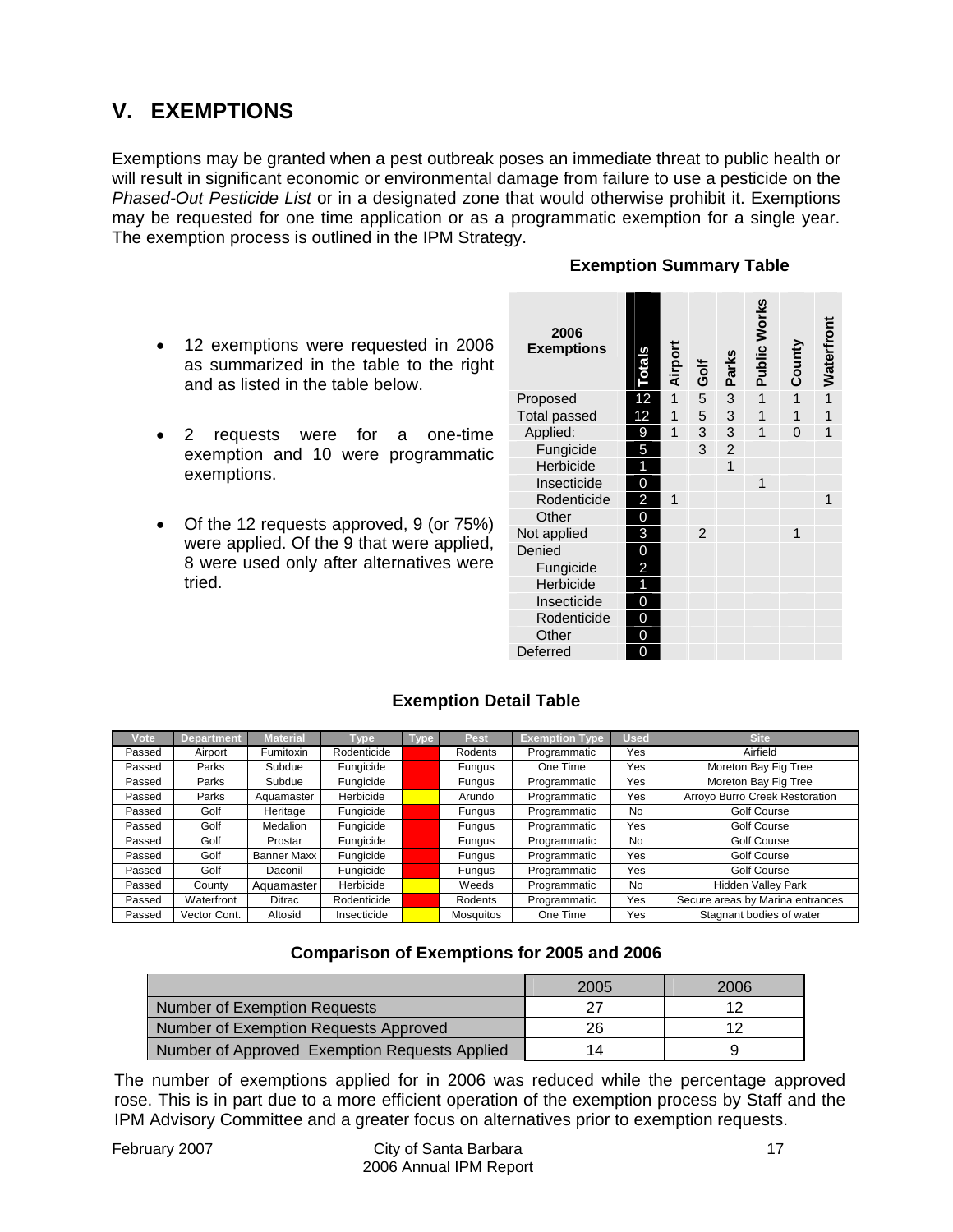# **VI. ALTERNATIVE PEST MANAGEMENT PRACTICES USED IN 2006**

Non-chemical pest management alternatives used in 2006 are reviewed in the table below. The use of non-chemical IPM alternatives was emphasized over pesticide applications. Hours reported for the total year are from the *Monthly Alternative Use Reports*. A check  $(\checkmark)$  indicates the alternative was used but time was not tracked for it.

| <b>PEST</b>                   | <b>Alternative</b>          | <b>Airport</b><br><b>Hours</b> | Golf<br><b>Hours</b> | <b>Public</b><br><b>Works</b><br><b>Hours</b> | <b>Parks</b><br><b>Hours</b> | <b>Citywide</b><br><b>Hours</b> |
|-------------------------------|-----------------------------|--------------------------------|----------------------|-----------------------------------------------|------------------------------|---------------------------------|
| <b>WEEDS</b>                  | Mulch & wood chips          | 37.5                           | $\checkmark$         | $\checkmark$                                  | 1,222                        | 1,259.5                         |
|                               | Weed fabric                 | 16                             |                      |                                               | 245                          | 261                             |
|                               | Propane flame weeder        |                                |                      |                                               | 110                          | 110                             |
|                               | Hot water/ steam            |                                |                      |                                               | 24                           | 24                              |
|                               | Hand weeding                | 1,932.5                        | 40                   | 253.5                                         | 400                          | 2,626                           |
|                               | Weed whip                   | 1,073                          | 796                  |                                               | 1,355                        | 3,224                           |
|                               | <b>Habitat modification</b> |                                |                      |                                               | 400                          | 400                             |
|                               | Irrigation Mgmt.            |                                | $\blacktriangledown$ | $\checkmark$                                  | $\blacktriangledown$         | $\blacktriangledown$            |
|                               | Host plants squeeze out     | $\blacktriangledown$           |                      |                                               |                              | $\checkmark$                    |
| <b>PLANT PESTS</b>            | Irrigation Mgmt.            |                                | 610                  | $\checkmark$                                  | $\checkmark$                 | 610                             |
|                               | Compost tea/microbial in.   |                                | 48                   |                                               |                              | 48                              |
|                               | Enhance plant health        |                                | 540                  |                                               |                              | 540                             |
|                               | Worm castings               |                                |                      |                                               | $\checkmark$                 | $\blacktriangledown$            |
|                               | Effective micro-organisms   |                                | $\blacktriangledown$ |                                               |                              | $\checkmark$                    |
|                               | Wash off plants             |                                |                      | $\blacktriangledown$                          | 60                           | 60                              |
|                               | <b>Resistant varieties</b>  | $\blacktriangledown$           |                      |                                               | $\checkmark$                 | $\blacktriangledown$            |
|                               | Remove plant/tree           |                                |                      | $\blacktriangledown$                          | $\blacktriangledown$         | $\overline{\checkmark}$         |
| <b>GOPHERS</b>                | <b>Mechanical traps</b>     | 21                             |                      | $\checkmark$                                  | 650                          | 671                             |
| <b>SQUIRRELS</b>              | EPA exempt bait             |                                |                      |                                               | 410                          | 410                             |
|                               | Rat Zapper Traps            |                                |                      |                                               | 250                          | 250                             |
| <b>RATS &amp; MICE</b>        | <b>Mechanical traps</b>     |                                |                      | $\blacktriangledown$                          | 511                          | 511                             |
|                               | Cat                         |                                |                      |                                               | $\checkmark$                 | $\blacktriangledown$            |
| <b>MOSQUITOES</b>             | Mosquito fish               |                                |                      | $\blacktriangledown$                          | $\blacktriangledown$         | $\overline{\checkmark}$         |
|                               | Remove stagnant water       |                                | $\checkmark$         |                                               | $\checkmark$                 | $\blacktriangledown$            |
| BEES, WASPS, etc. Bee Keepers |                             |                                |                      | $\checkmark$                                  | $\checkmark$                 | $\blacktriangledown$            |
|                               | Remove hives                |                                |                      | $\blacktriangledown$                          | $\blacktriangledown$         | $\blacktriangledown$            |
| <b>OTHER</b>                  | Glue traps/roaches          |                                |                      |                                               | $\overline{\checkmark}$      | $\blacktriangledown$            |
|                               | Raise thresholds            | ✓                              |                      |                                               | $\blacktriangledown$         | $\overline{\checkmark}$         |
| <b>Total Hours</b>            |                             | 3,080                          | 2,034                | 253.5                                         | 5,637                        | 11,004.5                        |

The total tracked hours for City-wide alternative practices rose 66% from 6,606.5 in 2005 to 11,004.5 in 2006.

 $\mathcal{L}$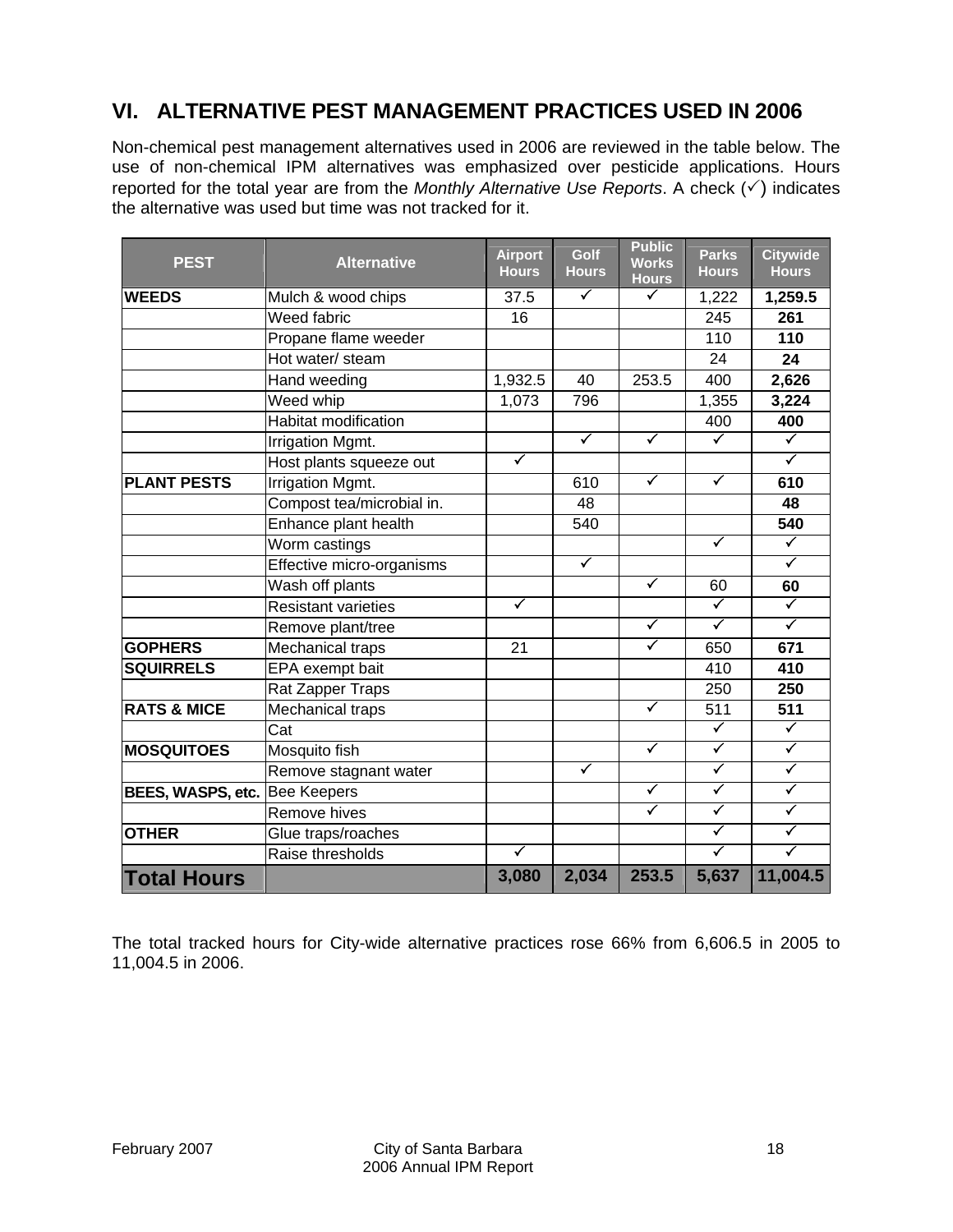#### **Total Mulch Use**

Mulch has been found to be effective in suppressing the growth of annual weeds. The table below shows the types of mulch applied as part of the management strategies for 2006. A wet spring, which restricts park access and requires a greater commitment of staff time to vegetative fuel reduction, affected the amount of mulch that was applied in 2006.

| <b>Yards of Mulch by Type</b> | Airp | بر<br>آ<br>$\overline{C}$ | Golf<br><u>ო</u> |    | otal<br>Σiς |
|-------------------------------|------|---------------------------|------------------|----|-------------|
| <b>Biosolids</b>              |      |                           | 220              |    | 220         |
| Woodchips                     | 60   | 60                        | 1,240            | 60 | 1,420       |
| <b>Total Yards</b>            | 60   | 60                        | 1,460            | 60 | .640        |

#### **Mulch Use Table**



#### **Mulch Use Comparison Chart**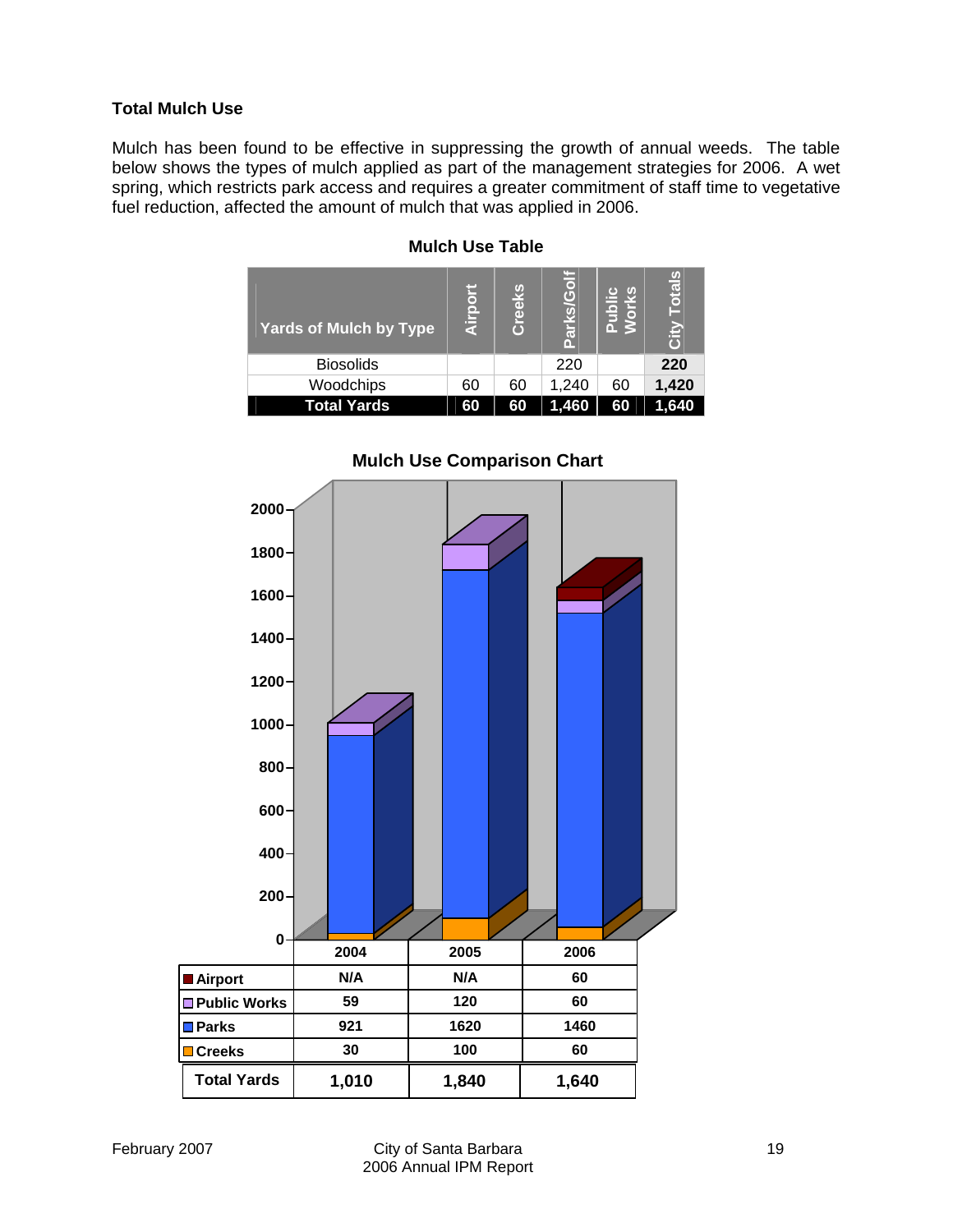# **VII. EFFECTIVENESS OF ALTERNATIVE PRACTICES IMPLEMENTED**

In general, the majority of alternative practices used are more labor intensive and costly, and not as effective as Yellow and Red classified pesticides. Most provide only moderate control of pest populations. The effectiveness of alternatives for the biggest pest problems encountered is reviewed below.

- **Weeds**: a variety of non-chemical alternatives are used to provide moderate effectiveness and control including: weeding, weed whipping, mulching, mowing, flame torch (in designated safe areas), and the Aquacide Steam Weeder. These alternatives are significantly more labor and cost intensive and not as effective as chemicals. Alternative food grade or EPA exempt chemicals have not proven effective.
- **Insects:** Results are mixed for combating insects. For some insects, there are no known effective non-chemical alternatives. Some alternatives can be very effective but expensive, such as removing non-resistant plants and replacing them with resistant varieties. Generally, non-chemical alternatives were found to be more labor intensive.
- **Disease:** No effective alternative has been found for most diseases. Where possible, staff focuses on preventative treatments to enhance plant health. Once disease strikes, pesticides are generally required to combat it.
- **Gophers:** For the most part, mechanical traps are being used City-wide. Traps have been found to be moderately effective and are more expensive than rodenticides due to higher costs of purchasing, installing, monitoring, and cleaning out traps.
- **Ground Squirrels** Mechanical trapping using snap and electrical traps is the primary method of control at this time. This method is moderately effective at controlling populations. More effective alternatives are being researched. Some control has been achieved using food grade baits. Both trapping and baits have proven very labor intensive.
- **Mice/rats** At this time, traps are the primary way of controlling this population. Traps have been found to be moderately effective depending on population size and location and available food sources. Positive pubic perception seems to far outweigh the problems associated with using traps which includes: traps are much less effective than bait stations, more labor intensive, and more expensive.
- **Termites**  Building Maintenance now only uses heat treatments to control termites. Heat was found to be equally effective as pesticides and without the chemical residues. However, costs are 50% higher at this time.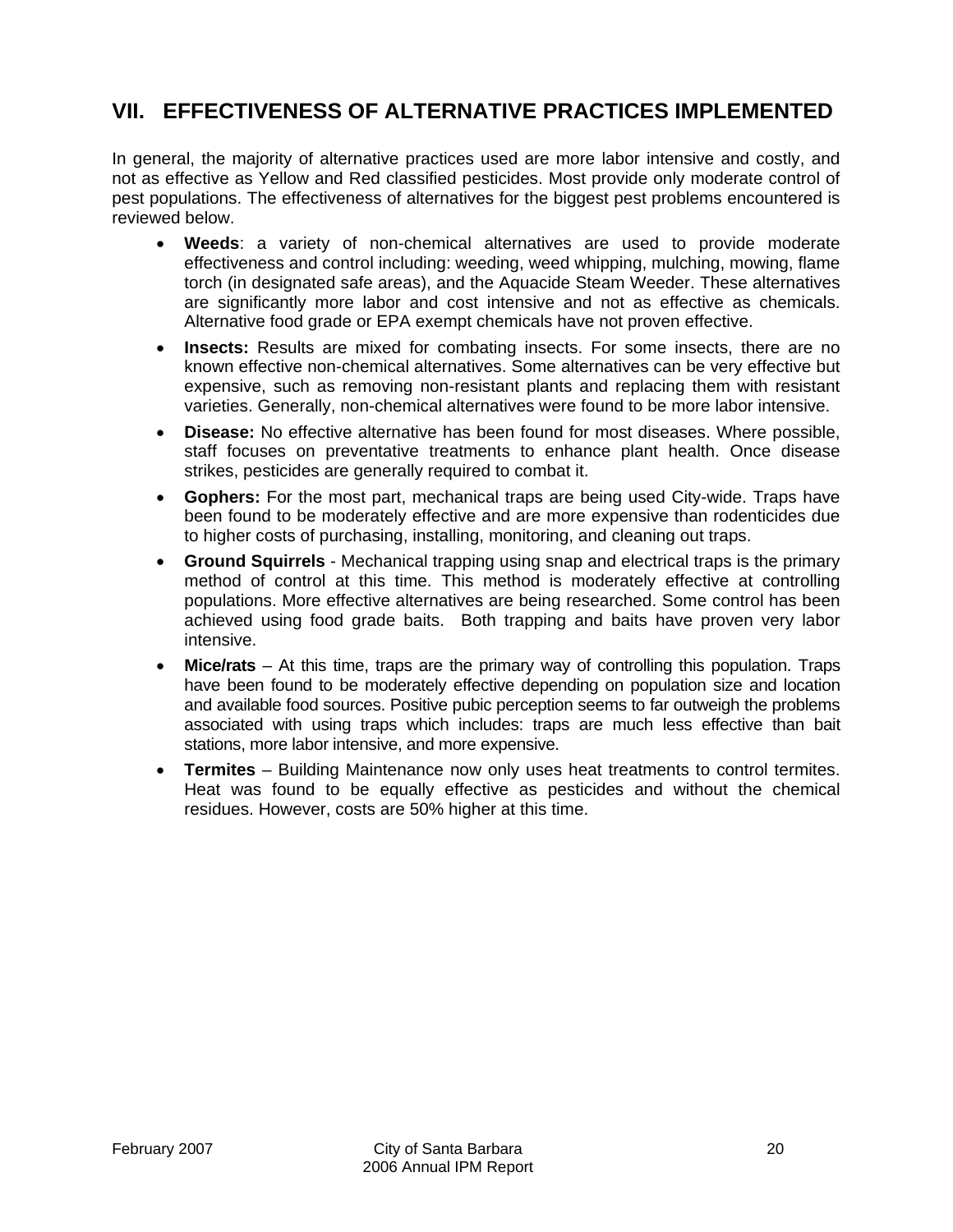## **VIII. PROPOSED CHANGES TO PEST MANAGEMENT PRACTICES**

#### **Alternative Practices Proposed for 2007**

In 2007, Departments will continue to seek "least toxic" alternatives that provide higher benefit to cost ratios. Departments will also continue to use alternatives found effective in the past three years unless more cost-effective alternatives are found. Departments proposed the following for 2007:

- Parks will continue to implement the PHAER Zone model of integrated pest management and modify San Roqué Park, Garden Street Parking Lot, and Chase Palm Parking Lot to change them from Yellow to Green. Modifications will also be completed at Shoreline Park, Alice Keck Park Memorial Gardens, Alameda Park, Los Baños Pool, and Chase Palm Park.
- Golf will continue to refine and develop organic approaches and monitor turf energy levels, apply compost-tea to greens and pursue other Green alternatives.
- Airport will standardize least toxic approaches for combating specific pests and will refine their strategy for controlling weeds on the airfield.
- The IPM Strategy is being updated to include the PHAER Zone Model of material and site classification.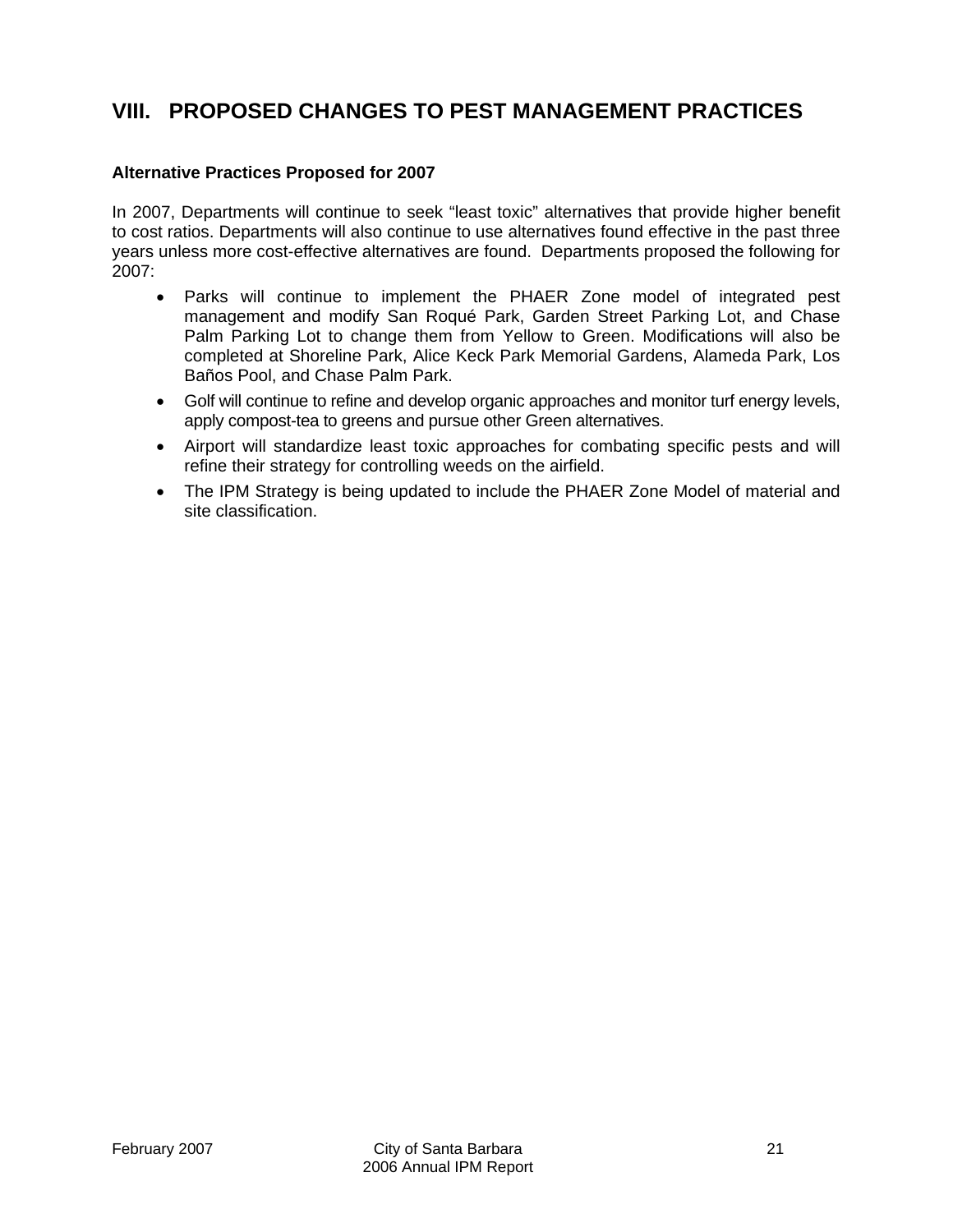# **IX. CONCLUSION**

While the City saw a 64% increase in materials applied this year, at the same time there was a 126% increase in the use of Green materials, the largest increase in alternative material use since the beginning of the program. The abnormal weather patterns of 2006 brought about increased mosquitoes, rodents, weeds, and many other pests. Materials use in all categories increased to control these issues.

While this year saw a City-wide increase in use of all categories of materials due to abnormal rainfall, a number of Departments have maintained a decrease in Red and Yellow materials this year and the general trend continues in that direction. Red material use rose this year, however, it is still down 75% from 2004 and Green material use has risen 5,270% since 2004.

It is critical for City staff to continue to find low risk, cost effective, viable alternatives so that pesticide hazards may be reduced further and the overall efficiency of IPM practices may increase. Therefore, staff must be supported in continuing to receive IPM training, to collaborate with regional IPM groups, and to research and evaluate the use and effectiveness of alternative materials and methods.

Also critical to reducing pesticide hazards in the City of Santa Barbara is the continuation of community outreach and public education. As part of this community outreach, the public will become more aware of the City's greater reliance upon low risk IPM alternatives, and know that if a City staff person is seen spraying, it is with an approved material. As part of this program in 2007 the Parks and Recreation Department will be installing signs at park facilities that clearly explain and define the PHAER Zone system and how it is implemented at each facility.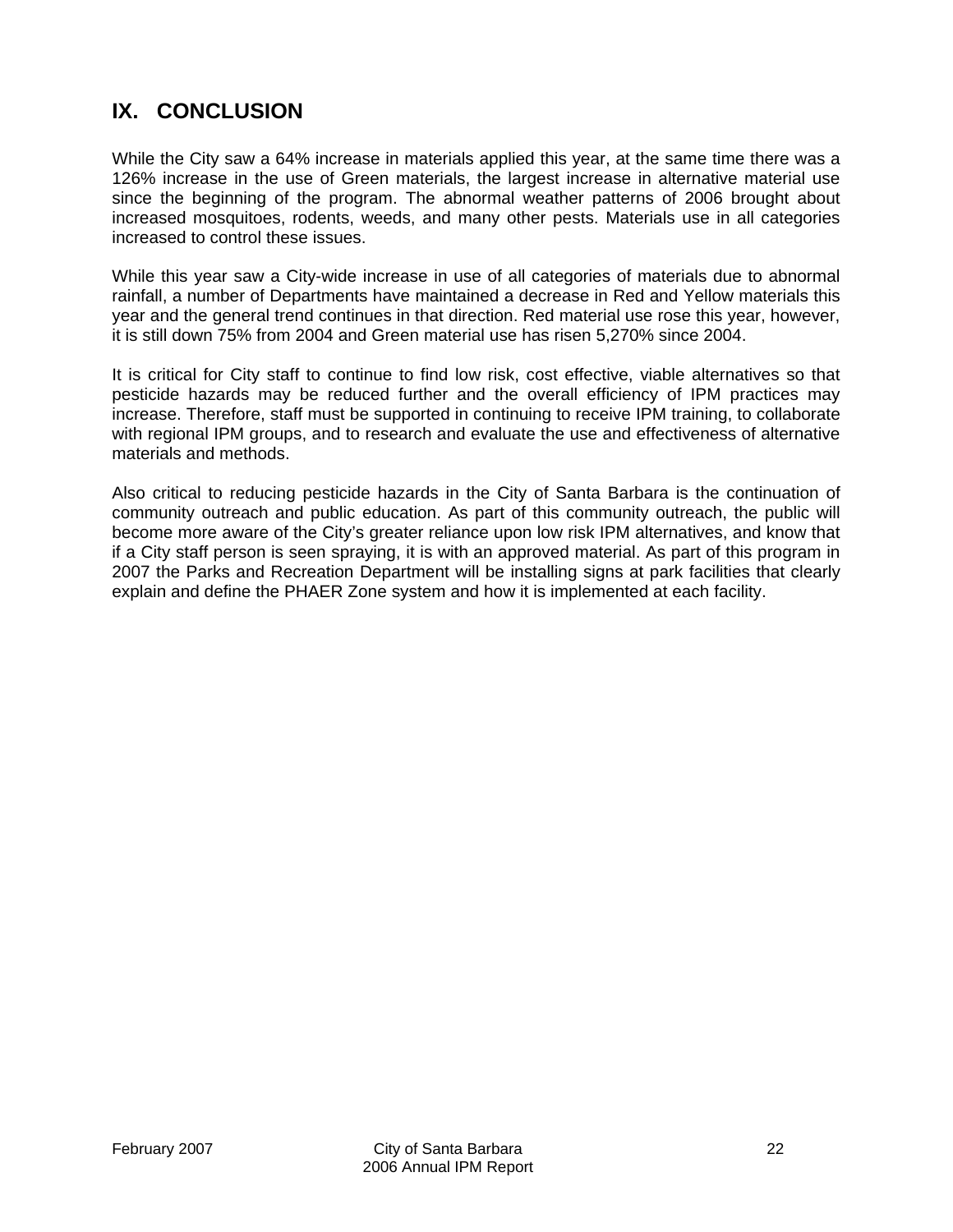# **X. ATTACHMENTS**

### **ATTACHMENT A: APPROVED MATERIALS LIST**

| <b>Product Name</b>                     | <b>Active Ingredient</b>         | <b>ZONE</b> | <b>Tier</b>    | <b>Type</b>             |
|-----------------------------------------|----------------------------------|-------------|----------------|-------------------------|
| <b>AllDown</b>                          | citric acid, acetic acid, garlic | Green       | 3              | <b>Herbicide</b>        |
| <b>Bactimos Pellets</b>                 | <b>BT</b>                        | Green       | 3              | Insecticide             |
| <b>Bactimos Wettable</b>                | <b>BT</b>                        | Green       | 3              | Insecticide             |
| <b>Bio-Weed</b>                         | corn gluten                      | Green       | 3              | <b>Herbicide</b>        |
| <b>BurnOut 2</b>                        | clove oil                        | Green       | 3              | <b>Herbicide</b>        |
| Cinnamite                               | cinnamaldehyde                   | Green       | 3              | Insect/Fung             |
| <b>Dipel Flowable</b>                   | <b>BT</b>                        | Green       | 3              | Insecticide             |
| EcoExempt                               | <b>Wintergreen Oil</b>           | Green       | 3              | <b>Herbicide</b>        |
| <b>Embark</b>                           | mefluidide                       | Green       | 3              | <b>Growth Regulator</b> |
| Kaligreen                               | potassium bicarbonate            | Green       | 3              | Fungicide               |
| <b>Matran (EPA Registration Exempt)</b> | clove oil                        | Green       | 3              | <b>Herbicide</b>        |
| Natura Weed-A-Tak                       | clove oil                        | Green       | 3              | <b>Herbicide</b>        |
| <b>Safer Soap</b>                       | potassium salts of fatty acids   | Green       | 3              | Insecticide             |
| Sluggo                                  | iron phosphate                   | Green       | 3              | Other                   |
| <b>Summit BTI Briquets</b>              | <b>BT</b>                        | Green       | 3              | Insecticide             |
| <b>Teknar HP-D</b>                      | <b>BTI</b>                       | Green       | 3              | Insecticide             |
| Vectobac G                              | B.t.i.                           | Green       | 3              | Insecticide             |
| <b>VectoLex CG</b>                      | bacillus sphaericus              | Green       | 3              | Insecticide             |
| <b>Agnique MMF</b>                      | <b>POE Isoocatadecanol</b>       | Yellow      | $\overline{2}$ | Insecticide             |
| <b>Aliette</b>                          | fosetyl aluminum                 | Yellow      | $\overline{2}$ | <b>Fungicide</b>        |
| <b>Altosid B</b>                        | methoprene                       | Yellow      | $\overline{2}$ | <b>Other</b>            |
| <b>Altosid L</b>                        | methoprene                       | Yellow      | $\overline{2}$ | <b>Other</b>            |
| <b>Altosid P</b>                        | methoprene                       | Yellow      | $\overline{2}$ | <b>Other</b>            |
| <b>Altosid XR</b>                       | methoprene                       | Yellow      | $\overline{2}$ | <b>Other</b>            |
| Aquamaster-Rodeo                        | glyphosate                       | Yellow      | $\overline{2}$ | <b>Herbicide</b>        |
| Avid                                    | abamectin                        | Yellow      | $\overline{2}$ | Miticide/Insecticide    |
| <b>Dormant</b>                          | petroleum oil                    | Yellow      | $\overline{2}$ | Insecticide             |
| <b>Green Light</b>                      | Neem oil                         | Yellow      | $\overline{2}$ | Insecticide/Fungicide   |
| M-PEDE                                  | potassium salts of fatty acids   | Yellow      | $\overline{2}$ | Insecticide             |
| Prostar 70 WP                           | flutolanil                       | Yellow      | $\overline{2}$ | <b>Fungicide</b>        |
| <b>Rose Defense</b>                     | Neem oil                         | Yellow      | $\overline{2}$ | Insect/Fung             |
| <b>Roundup Pro</b>                      | glyphosate                       | Yellow      | $\overline{2}$ | <b>Herbicide</b>        |
| <b>Safticide Oil</b>                    | petroluem oil                    | Yellow      | $\overline{2}$ | Insecticide             |
| <b>Stylet Oil</b>                       | <b>Petroleum distillates</b>     | Yellow      | $\overline{2}$ | Insecticide             |
| <b>Sulf-R-Spray</b>                     | Parafin oil, sulfur              | Yellow      | $\overline{2}$ | <b>Fungicide</b>        |
| <b>Superior Spray Oil</b>               | petroleum distillates            | Yellow      | $\overline{2}$ | Insecticide             |
| <b>Surflan</b>                          | oryzalin                         | Yellow      | $\overline{2}$ | <b>Herbicide</b>        |